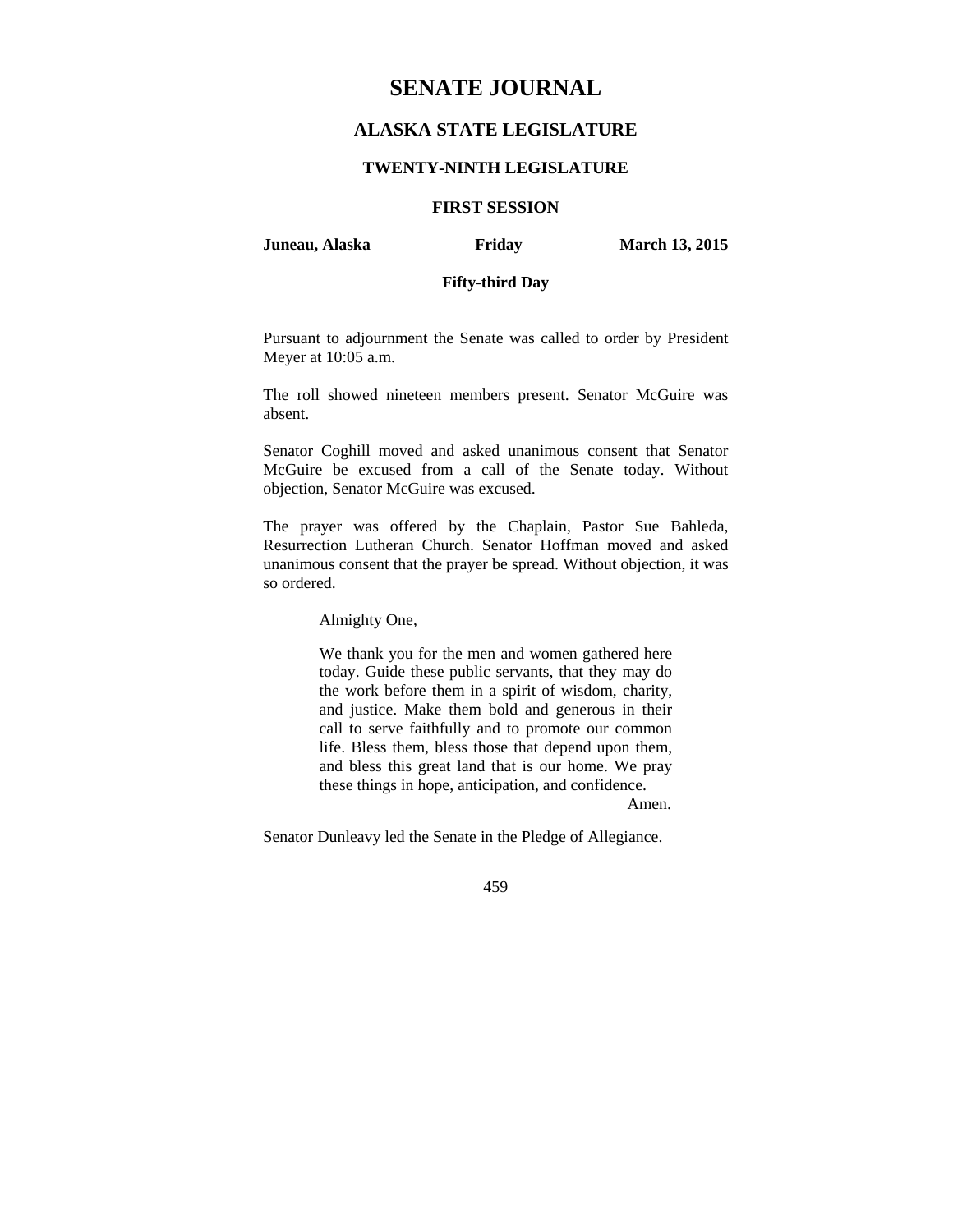## **Certification**

Senator Coghill moved and asked unanimous consent that the journals for the fifty-first and fifty-second legislative days be approved as certified by the Secretary. Without objection, it was so ordered.

#### **Messages from the House**

#### **SCR 5**

Message dated March 11 was received stating the House passed and returned:

SENATE CONCURRENT RESOLUTION NO. 5 Suspending Rules  $24(c)$ ,  $35$ ,  $41(b)$ , and  $42(e)$ , Uniform Rules of the Alaska State Legislature, concerning House Joint Resolution No. 13, urging the United States Department of the Army to maintain and strengthen the current level of its combat- capable structure in the state and not to take structural realignment actions with regard to Fort Wainwright and Joint Base Elmendorf-Richardson.

The resolution was referred to the Secretary for enrollment.

Message dated March 11 was read stating the House passed and transmitted for consideration:

#### **First Reading and Reference of House Resolutions**

# **HCR 3**

CS FOR HOUSE CONCURRENT RESOLUTION NO. 3(RLS) BY THE HOUSE RULES COMMITTEE,

Urging the governor and the attorney general to pursue all legal and legislative options to open the coastal plain of the Arctic National Wildlife Refuge and areas of the Chukchi and Beaufort Seas to oil and gas exploration, development, and production.

was read the first time and referred to the Judiciary Committee.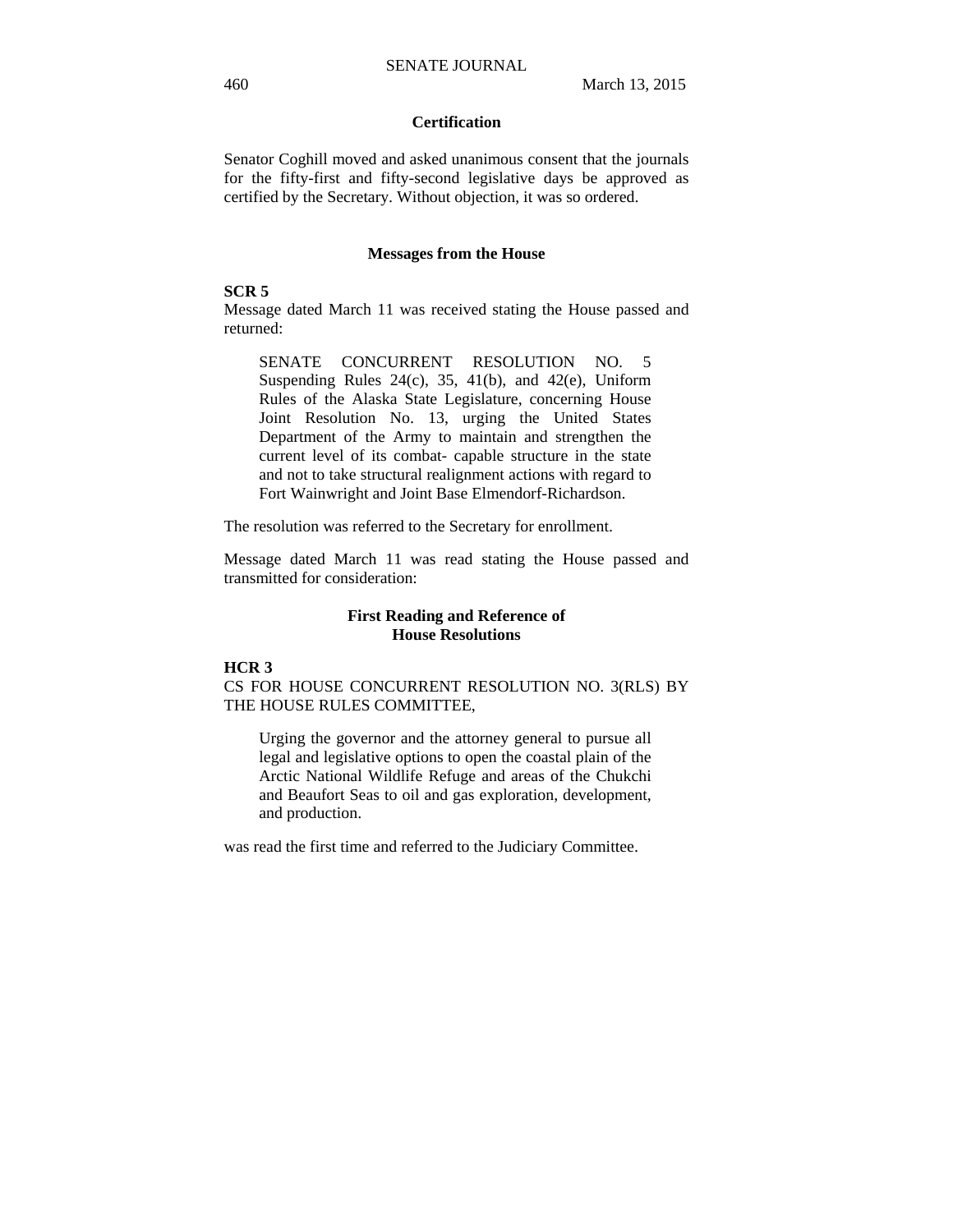March 13, 2015 461

#### **HJR 6**

HOUSE JOINT RESOLUTION NO. 6 BY REPRESENTATIVES MILLETT, Edgmon, Tuck, Kito, Tarr, Stutes, Herron, Ortiz, Talerico, Gattis, Foster, Keller, LeDoux, Seaton, Lynn, Hawker, Gruenberg, Gara, Neuman, Claman, Johnson, Saddler, Tilton, Hughes, Olson, Thompson, Chenault, Josephson, Pruitt,

> Supporting the introduction and enactment of federal legislation acknowledging that the federal government is financially responsible under the Alaska Native Claims Settlement Act for the remediation of contaminated land subject to conveyance under the Act; urging the United States Department of the Interior to implement the six recommendations to identify and clean up the Alaska Native Claims Settlement Act lands in its 1998 report to the United States Congress; and urging the President of the United States and the United States Congress to remediate and make free from pollutants lands in the state conveyed under the Alaska Native Claims Settlement Act.

was read the first time and referred to the Resources Committee.

#### **HJR 15**

CS FOR HOUSE JOINT RESOLUTION NO. 15(JUD) BY THE HOUSE JUDICIARY COMMITTEE,

> Denouncing the decision to reverse the suspensions of the federal prosecutors who intentionally withheld evidence of innocence from the defense of Senator Ted Stevens; and honoring the service of Senator Ted Stevens.

was read the first time and referred to the Judiciary Committee.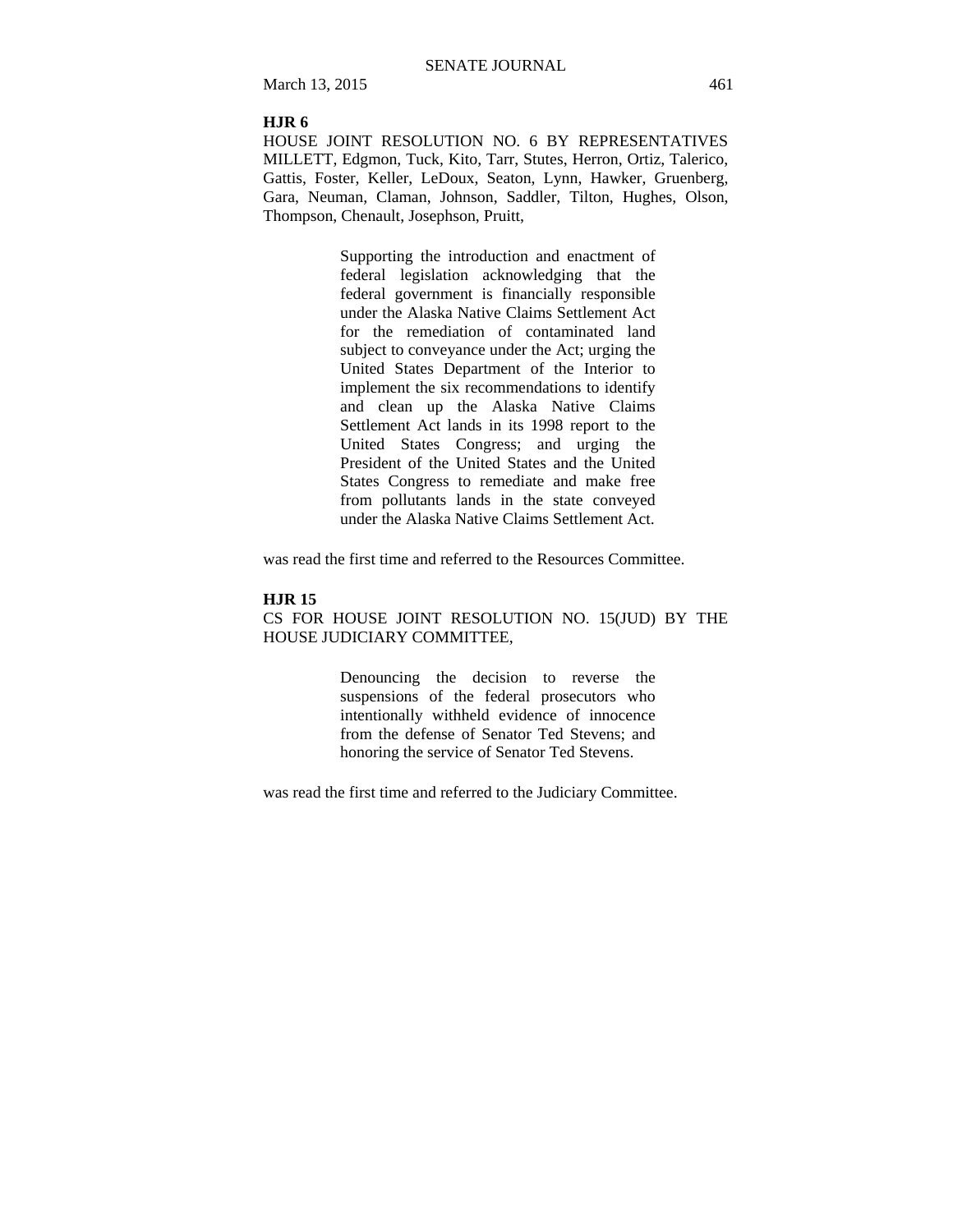#### **Communications**

The following report is on file in the Office of the Secretary of the Senate:

Twenty-Seventh Report: 2013-2014 to the Legislature and Supreme Court from Susanne DiPietro, Executive Director, Alaska Judicial Council in accordance with Article IV, Section 9, Alaska Constitution

#### **Standing Committee Reports**

Report dated March 12 was read stating:

In accordance with AS 39.05.080, the State Affairs Committee reviewed the following and recommends the appointment be forwarded to a joint session for consideration:

## **Commissioner - Department of Military and Veteran's Affairs/Adjutant General of the Alaska National Guard**  Laurel Hummel

This does not reflect an intent by any of the members to vote for or against the confirmation of the individual during any further sessions.

Signing the report: Senator Stoltze, Chair; Senators Coghill, Huggins, McGuire, Wielechowski.

#### **SB 1**

The Health and Social Services Committee considered SPONSOR SUBSTITUTE FOR SENATE BILL NO. 1 "An Act prohibiting smoking in certain places; relating to education on the smoking prohibition; and providing for an effective date" and recommended it be replaced with

> CS FOR SPONSOR SUBSTITUTE FOR SENATE BILL NO. 1(HSS)

Signing no recommendation: Senator Stedman, Chair; Senators Kelly, Stoltze. Signing do pass: Senators Giessel, Ellis.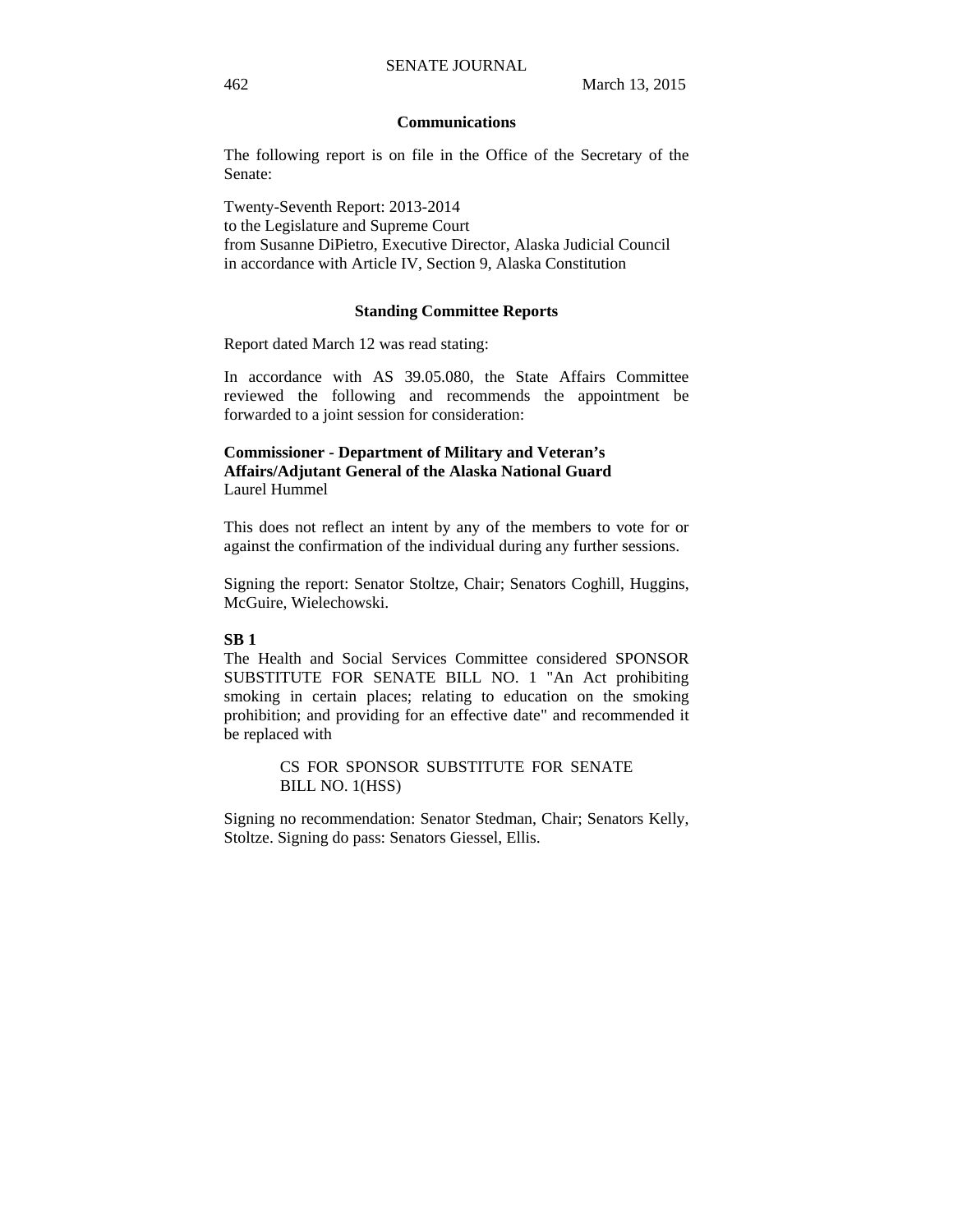- Fiscal Note No. 1, Department of Transportation and Public Facilities
- Fiscal Note No. 2, Department of Transportation and Public Facilities
- Fiscal Note No. 3, Department of Transportation and Public **Facilities**
- Fiscal Note No. 4, Department of Transportation and Public **Facilities**
- Fiscal Note No. 5, zero, Department of Commerce, Community and Economic Development
- Fiscal Note No. 6, zero, Alaska Judiciary System
- Fiscal Note No. 7, zero, Department of Health and Social Services

Fiscal Note No. 8, zero, Department of Environmental Conservation

The bill was referred to the State Affairs Committee.

#### **SB 4**

The State Affairs Committee considered SPONSOR SUBSTITUTE FOR SENATE BILL NO. 4 "An Act relating to financial disclosures required of legislators, legislative directors, public members of the Select Committee on Legislative Ethics, and public officials." Signing do not pass: Senator Stoltze, Chair. Signing do pass: Senators Coghill, Huggins. Signing no recommendation: Senator McGuire. Signing amend: Senator Wielechowski.

The following fiscal information was published today: Fiscal Note No. 1, zero, Department of Administration

The bill was referred to the Judiciary Committee.

## **SB 18**

The Health and Social Services Committee considered SENATE BILL NO. 18 "An Act exempting a health care sharing ministry from regulation as an insurer." Signing do pass: Senator Stedman, Chair; Senators Giessel, Kelly, Stoltze. Signing no recommendation: Senator Ellis.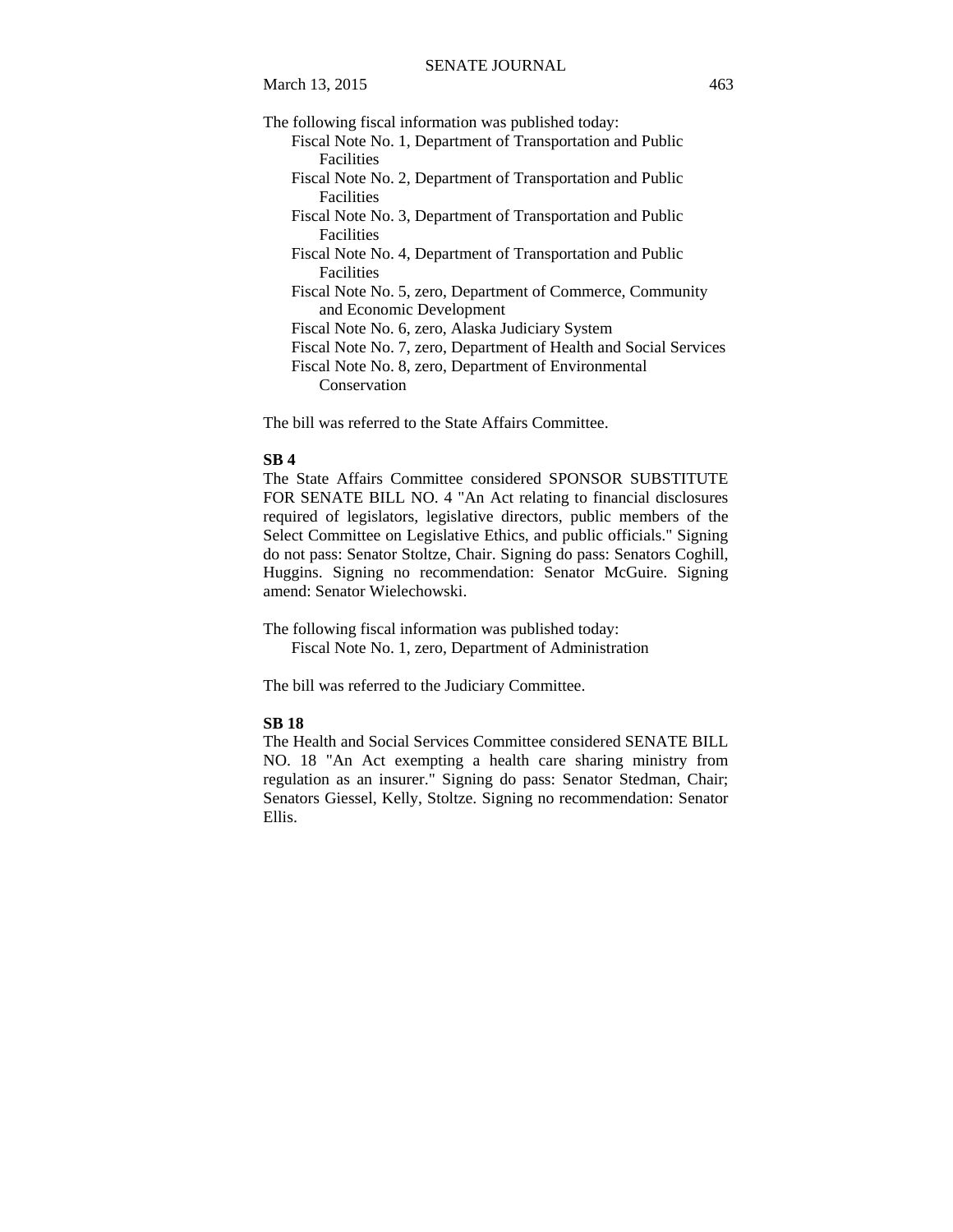The following fiscal information was published today:

Fiscal Note No. 1, zero, Department of Commerce, Community and Economic Development

The bill was referred to the Labor and Commerce Committee.

#### **SB 39**

The Labor and Commerce Committee considered SENATE BILL NO. 39 "An Act repealing the film production tax credit; providing for an effective date by repealing the effective dates of secs. 31 - 33, ch. 51, SLA 2012; and providing for an effective date" and recommended it be replaced with

#### CS FOR SENATE BILL NO. 39(L&C)

Signing do pass: Senator Costello, Chair; Senator Giessel. Signing do not pass: Senator Ellis. Signing no recommendation: Senators Meyer, Stevens.

The following fiscal information was published today: Fiscal Note No. 1, indeterminate, Department of Revenue

The bill was referred to the Finance Committee.

# **SB 53**

The Labor and Commerce Committee considered SENATE BILL NO. 53 "An Act relating to advanced practice registered nursing; relating to certified direct-entry midwifery; and providing for an effective date." Signing do pass: Senator Costello, Chair; Senators Giessel, Meyer, Stevens. Signing no recommendation: Senator Ellis.

The following fiscal information was published today:

Fiscal Note No. 1, Department of Commerce, Community and Economic Development

The bill was referred to the Health and Social Services Committee.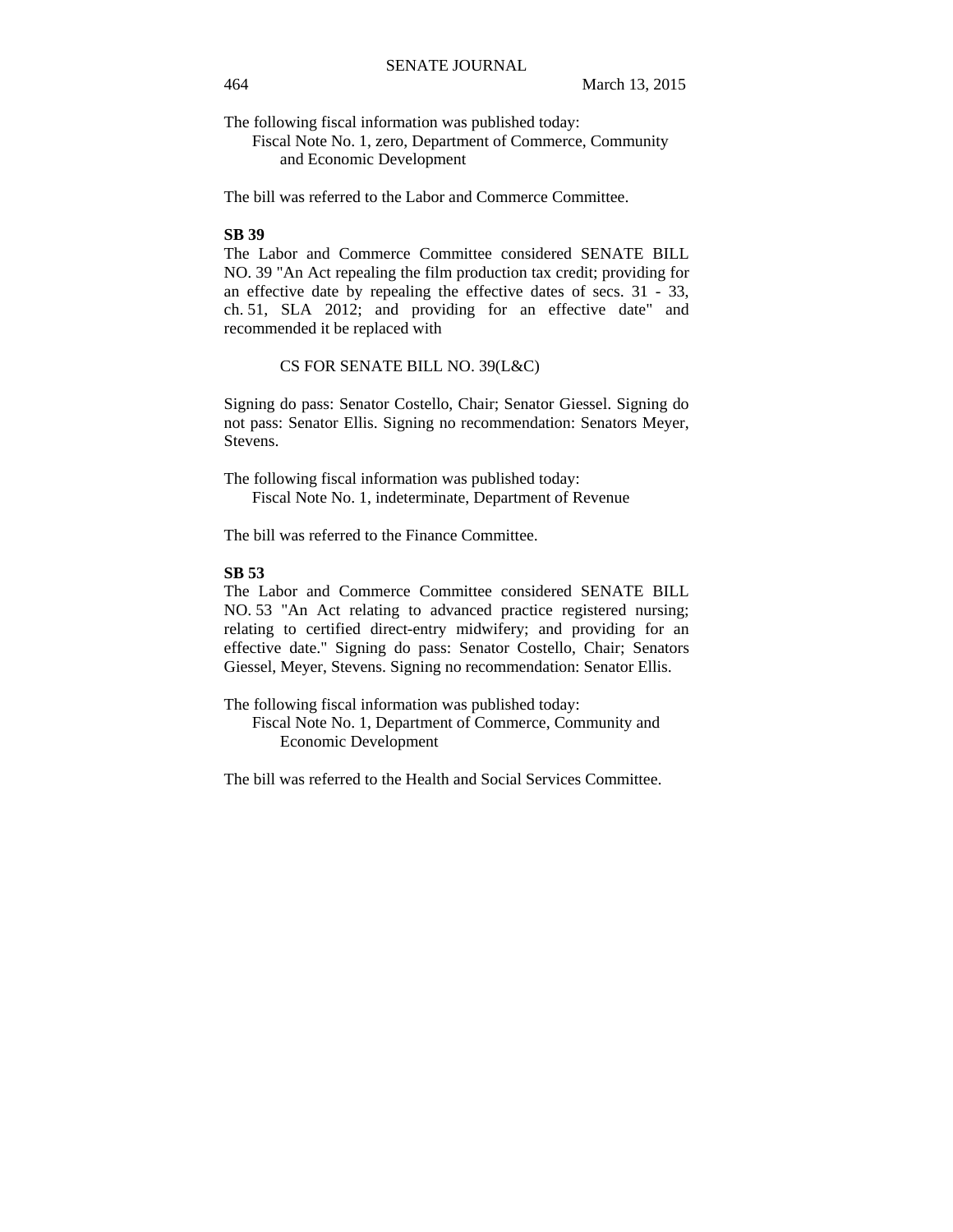March 13, 2015 465

#### **SB 63**

The State Affairs Committee considered SENATE BILL NO. 63 "An Act naming the state library, archives, and museum building in Juneau" and recommended it be replaced with

> CS FOR SENATE BILL NO. 63(STA) "An Act naming the state library, archives, and museum building in Juneau and the public reading room in that building."

Signing do pass: Senator Stoltze, Chair; Senators Coghill, Huggins, McGuire, Wielechowski.

- The following fiscal information was published today:
	- Fiscal Note No. 1, zero, Department of Transportation and Public Facilities
	- Fiscal Note No. 2, zero, Department of Education and Early Development

The bill was referred to the Rules Committee.

## **SJR 2**

The Education Committee considered SENATE JOINT RESOLUTION NO. 2 Proposing an amendment to the Constitution of the State of Alaska relating to contracting state debt for postsecondary student loans. Signing do pass: Senator Dunleavy, Chair; Senators Stevens, Huggins. Signing no recommendation: Senator Gardner.

The following previously published fiscal information applies: Fiscal Note No. 1, zero, Office of the Governor

The resolution was referred to the Finance Committee.

#### **HJR 7**

The Resources Committee considered CS FOR HOUSE JOINT RESOLUTION NO. 7(FSH) Opposing the proposed designation of an Aleutian Islands National Marine Sanctuary. Signing do pass: Senator Giessel, Chair; Senators Costello, Wielechowski, Stedman, Coghill. Signing no recommendation: Senator Stoltze.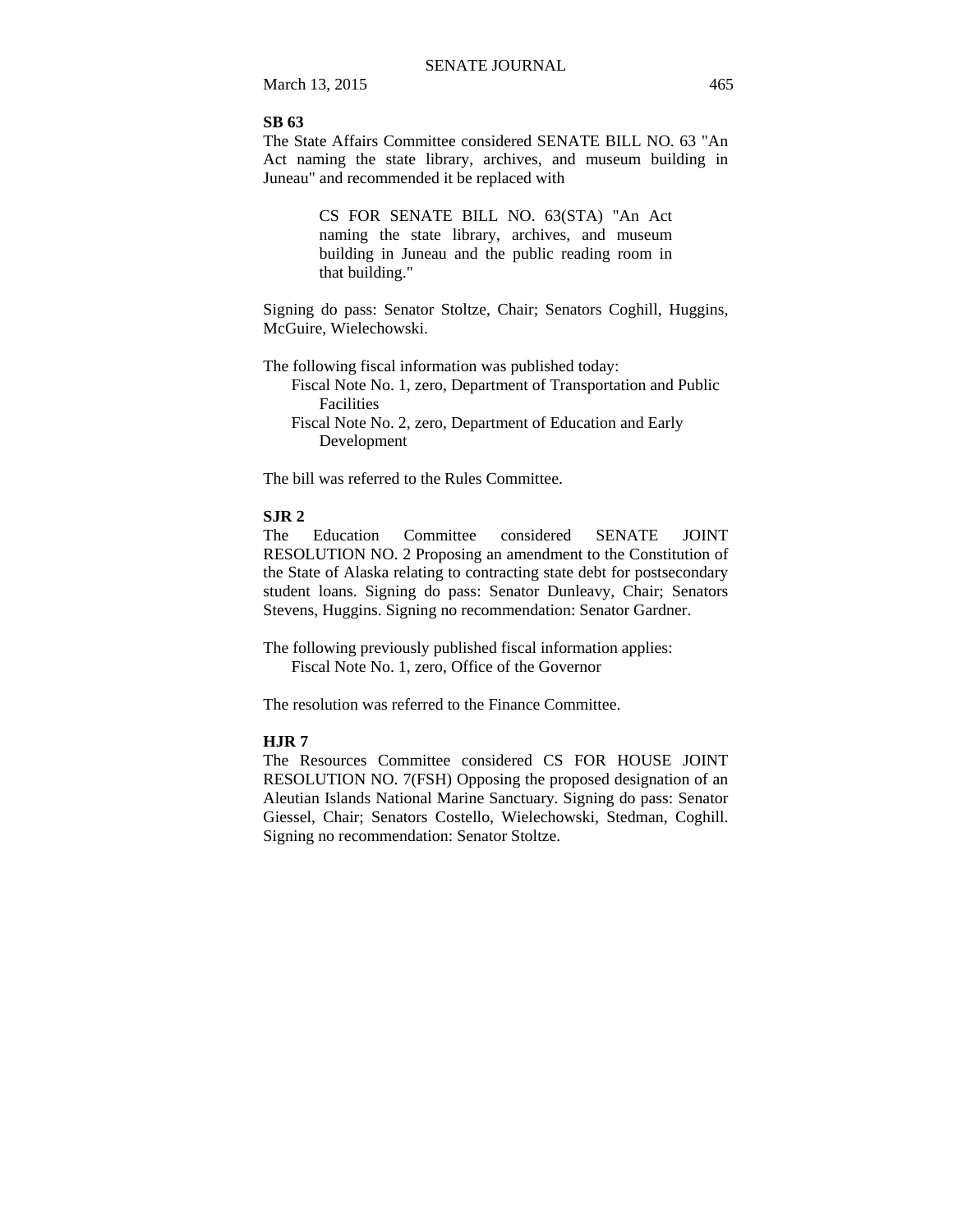The following previously published fiscal information applies: Fiscal Note No. 1, zero, Legislative Agency

The resolution was referred to the Rules Committee.

## **HCR 2**

The Education Committee considered CS FOR HOUSE CONCURRENT RESOLUTION NO. 2(EDC) Designating January 24 - 30, 2016, as Alaska School Choice Week. Signing do pass: Senator Dunleavy, Chair; Senators Giessel, Huggins. Signing no recommendation: Senator Stevens. Signing amend: Senator Gardner.

The following previously published fiscal information applies: Fiscal Note No. 1, zero, House Education Committee

The resolution was referred to the Rules Committee.

#### **Introduction and Reference of Senate Bills**

**SB 74** SENATE BILL NO. 74 BY SENATOR KELLY, entitled:

"An Act relating to permanent fund dividends; relating to a medical assistance reform program; establishing a personal health savings account program for medical assistance recipients; relating to the duties of the Department of Health and Social Services; establishing medical assistance demonstration projects; and relating to a study by the Department of Health and Social Services."

was read the first time and referred to the Health and Social Services, State Affairs, and Finance Committees.

#### **Consideration of the Calendar**

#### **Citations**

Honoring - Hoodoo Brewing Company Representative(s) Kawasaki, Thompson Senator(s) Kelly, Meyer, Bishop, Coghill, Costello, Dunleavy, Egan, Ellis, Gardner, Giessel, Hoffman, Huggins, MacKinnon, McGuire, Micciche, Olson, Stedman, Stevens, Wielechowski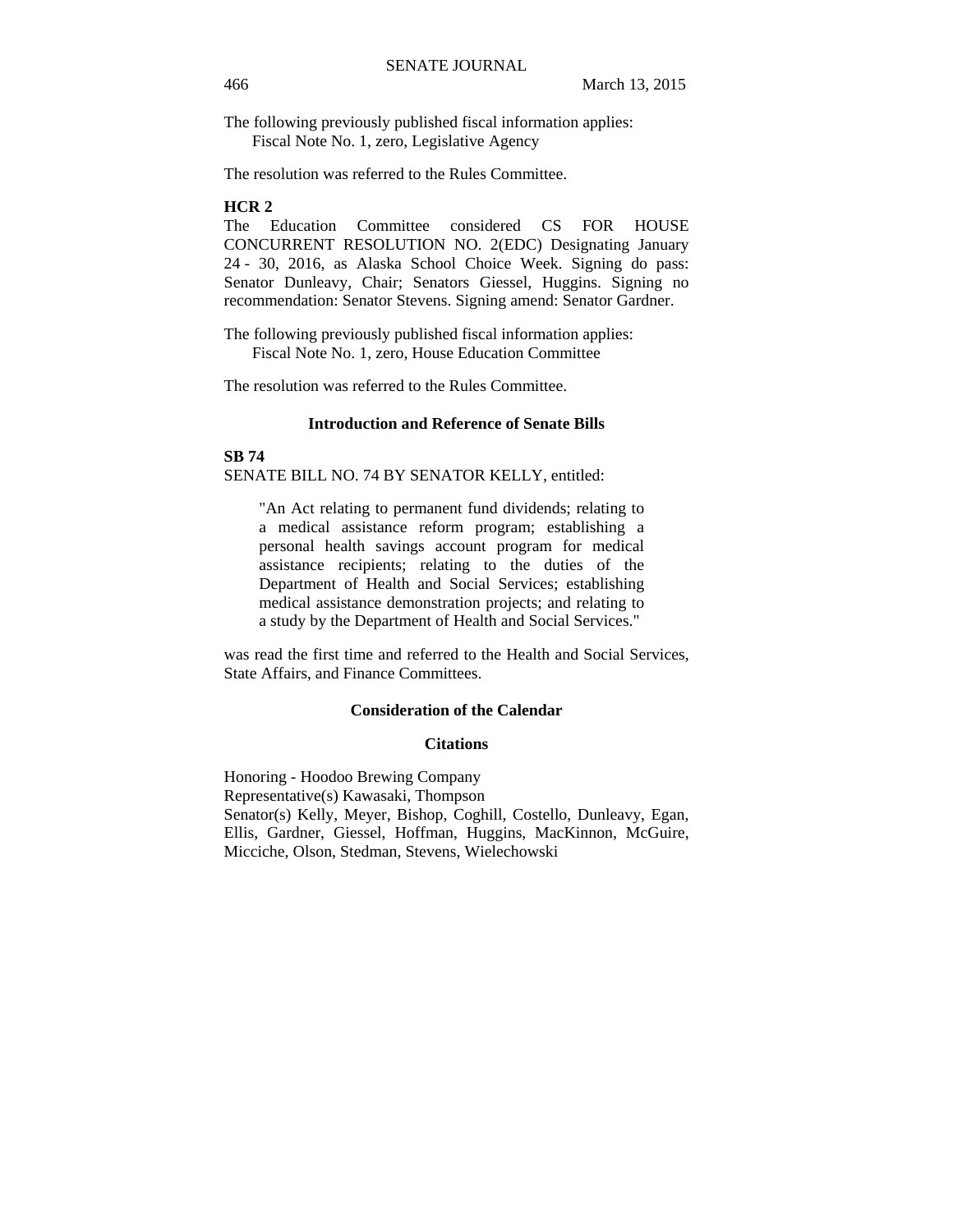March 13, 2015 467

Honoring - Steve Lesko Representative(s) Millett Senator(s), Meyer, Bishop, Coghill, Costello, Dunleavy, Egan, Ellis, Gardner, Giessel, Hoffman, Huggins, Kelly, MacKinnon, McGuire, Micciche, Olson, Stedman, Stevens, Stoltze, Wielechowski

In Memoriam - Stanley Clarence Rybachek

Senator(s) Coghill, Meyer, Bishop, Costello, Dunleavy, Egan, Ellis, Gardner, Giessel, Hoffman, Huggins, Kelly, MacKinnon, McGuire, Micciche, Olson, Stedman, Stevens, Stoltze, Wielechowski Representative(s) Wilson

In Memoriam - James Herbert Generous

Senator(s) Coghill, Meyer, Bishop, Costello, Dunleavy, Egan, Ellis, Gardner, Giessel, Hoffman, Huggins, Kelly, MacKinnon, McGuire, Micciche, Olson, Stedman, Stevens, Stoltze, Wielechowski Representative(s) Wilson

In Memoriam - Patsy Ewing Representative(s) Colver Senator(s) Dunleavy, Meyer, Bishop, Coghill, Costello, Egan, Ellis, Gardner, Giessel, Hoffman, Huggins, Kelly, MacKinnon, McGuire, Micciche, Olson, Stedman, Stevens, Stoltze, Wielechowski

In Memoriam - Maya Angelou Representative(s) Gruenberg Senator(s) Wielechowski, Meyer, Bishop, Coghill, Costello, Dunleavy, Egan, Ellis, Gardner, Giessel, Hoffman, Huggins, Kelly, MacKinnon, McGuire, Micciche, Olson, Stedman, Stevens

Senator Coghill moved and asked unanimous consent that the citations be adopted. Without objection, the citations were adopted and referred to the Secretary for transmittal.

#### **Unfinished Business**

Senator Costello moved and asked unanimous consent to be excused from a call of the Senate from morning plane time, March 21 through morning plane time, March 23. Without objection, Senator Costello was excused.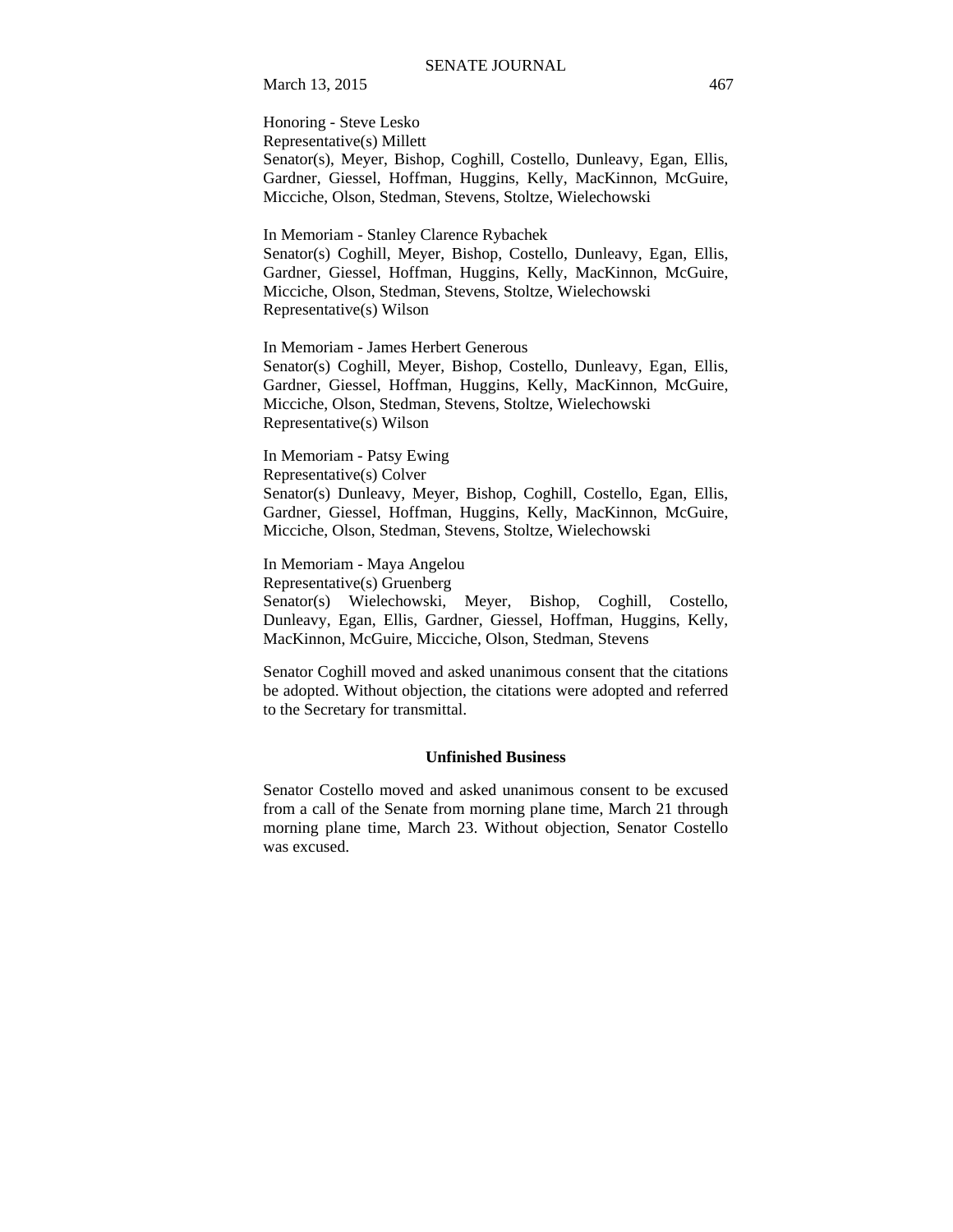#### **HJR 6**

Senators Gardner, Ellis, Wielechowski, Costello, Kelly, Coghill, Stevens, Micciche, Bishop, Egan, Giessel, Stedman, Meyer moved and asked unanimous consent to be shown as cross sponsors on HOUSE JOINT RESOLUTION NO. 6 Supporting the introduction and enactment of federal legislation acknowledging that the federal government is financially responsible under the Alaska Native Claims Settlement Act for the remediation of contaminated land subject to conveyance under the Act; urging the United States Department of the Interior to implement the six recommendations to identify and clean up the Alaska Native Claims Settlement Act lands in its 1998 report to the United States Congress; and urging the President of the United States and the United States Congress to remediate and make free from pollutants lands in the state conveyed under the Alaska Native Claims Settlement Act. Without objection, it was so ordered.

#### **Announcements**

Announcements are at the end of the journal.

#### **Adjournment**

Senator Coghill moved and asked unanimous consent that the Senate stand in adjournment until 11:00 a.m., March 16, 2015. Without objection, the Senate adjourned at 10:34 a.m.

> Liz Clark Secretary of the Senate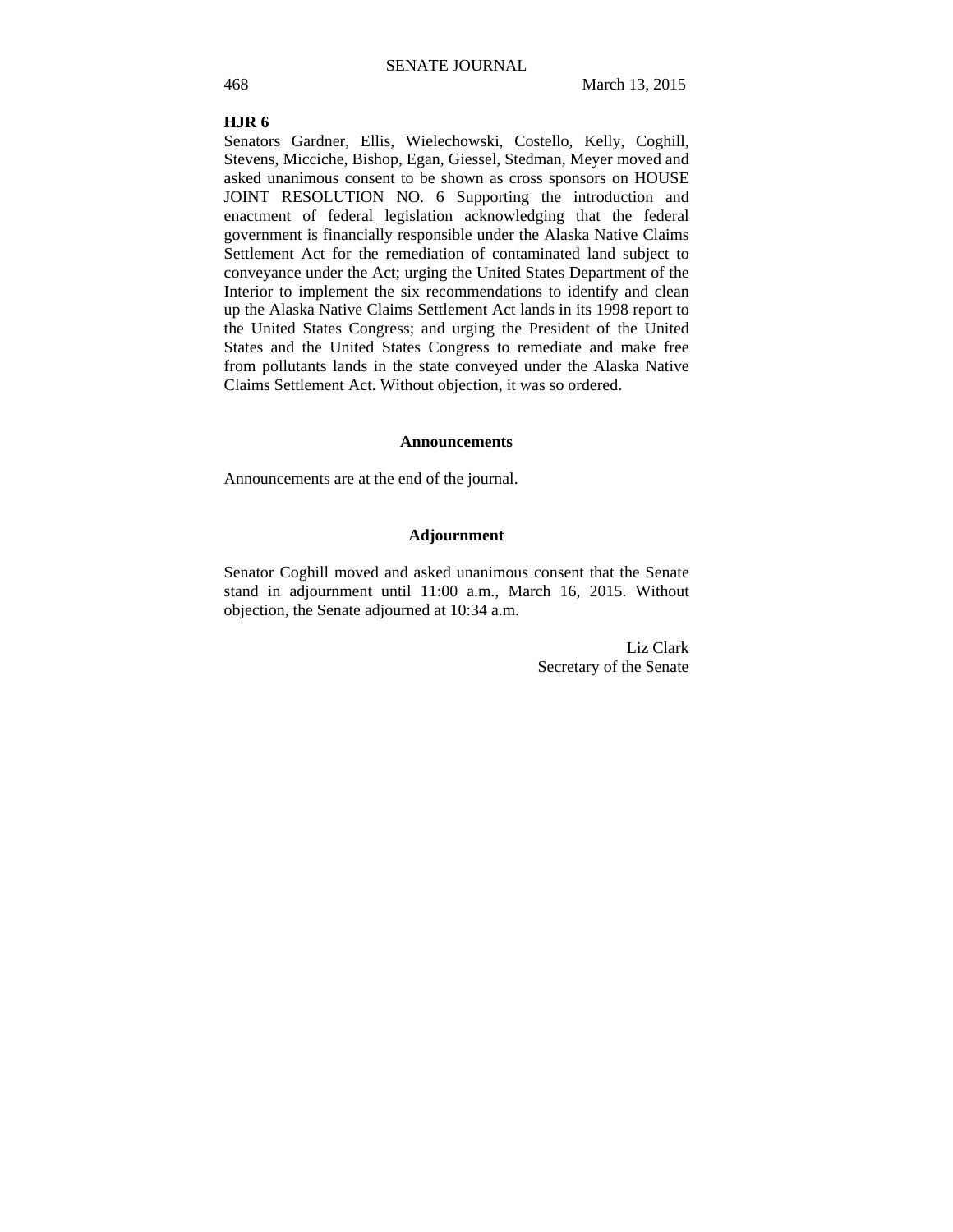#### **Announcements**

Americans with Disabilities Act Notice - Persons with disabilities who require special accommodation or alternative communication formats to access committee meetings may contact the appropriate committee office or the Legislative Information Office in their community. Reasonable advance notice is needed to accommodate the request. For further information, call the ADA Coordinator at 465-3854 Voice/465-4980 TDD.

#### **STANDING COMMITTEES**

+ indicates teleconference

= indicates bill previously heard/scheduled

# **COMMUNITY & REGIONAL AFFAIRS**

| Mar 17        | <b>Tuesday</b>                                  | Beltz 105 (tsbldg)                       | 3:30 PM |
|---------------|-------------------------------------------------|------------------------------------------|---------|
| $^{+}$        | <b>Confirmation Hearing:</b>                    |                                          |         |
|               | Chris Hladick, Commissioner of Department of    |                                          |         |
|               | Commerce, Community & Economic Development      |                                          |         |
| $\pm$ SB 22   |                                                 | MOTOR VEHICLE REG. TAX: COLLECTION COSTS |         |
|               | HB 70 CREAMER'S FIELD REFUGE                    |                                          |         |
| $^{+}$        | <b>Bills Previously Heard/Scheduled</b>         |                                          |         |
| <b>Mar 19</b> | <b>Thursday</b>                                 | Beltz 105 (tsbldg)                       | 3:30 PM |
|               | $\pm$ SB 45 PARKS & REC SERVICE AREA BOUNDARIES |                                          |         |
| SB 13<br>$+$  |                                                 | WARRANTLESS SEARCH OF ELECTRONIC DATA    |         |
| $^{+}$        | Bills Previously Heard/Scheduled                |                                          |         |
|               |                                                 |                                          |         |

## **EDUCATION**

| <b>Mar 17</b> | <b>Tuesday</b>                                    | <b>Butrovich 205</b> | $3:30$ PM |
|---------------|---------------------------------------------------|----------------------|-----------|
|               | += SB 31 SEXUAL ABUSE/ASSAULT PREVENTION PROGRAMS |                      |           |
|               | Presentation: Elementary and Secondary            |                      |           |
|               | <b>Education Act Flexibility Waiver Renewal</b>   |                      |           |
|               | Mike Hanley, Commissioner, Department of          |                      |           |
|               | <b>Education and Early Development</b>            |                      |           |
|               | <b>Bills Previously Heard/Scheduled</b>           |                      |           |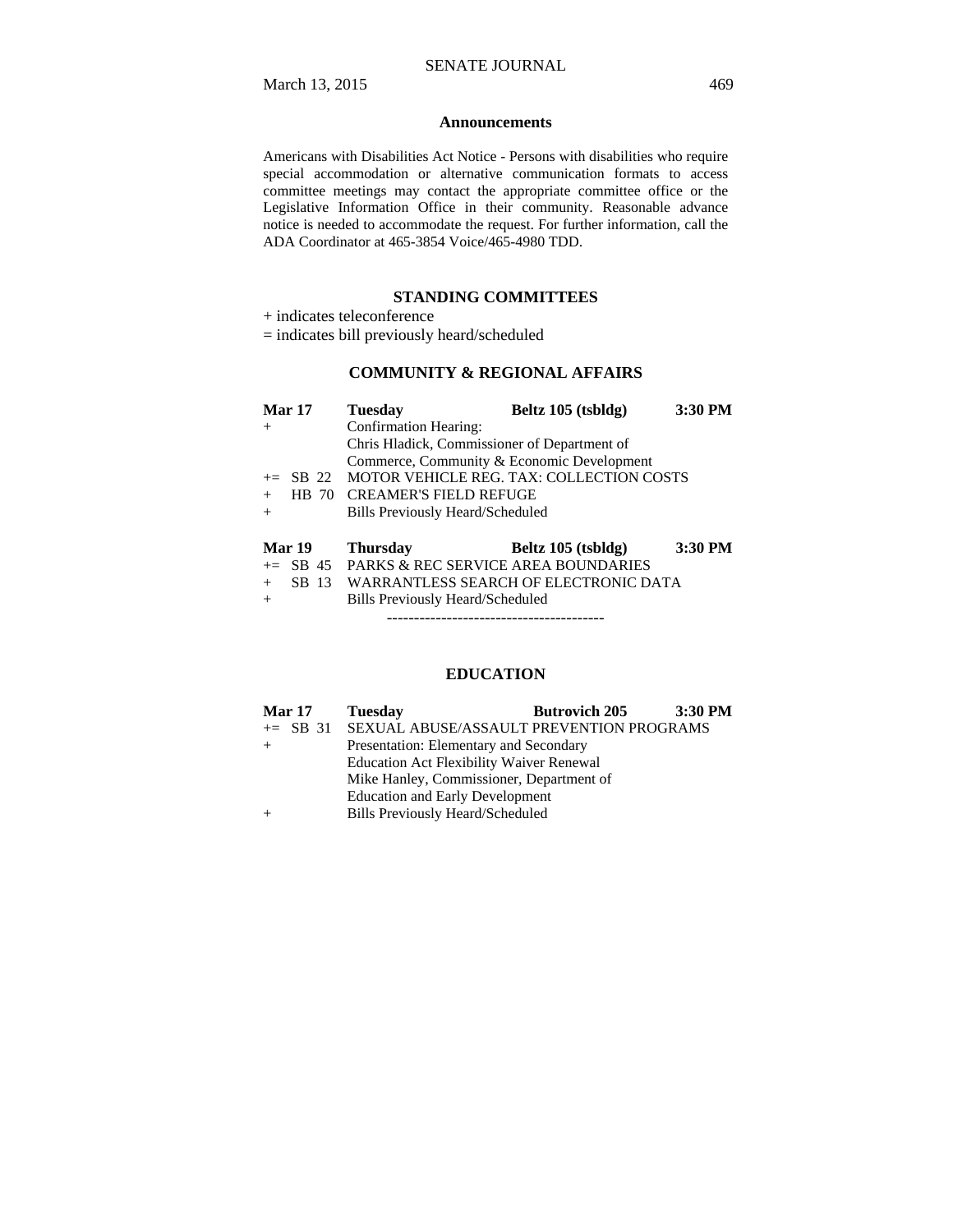# **EDUCATION (continued)**

| <b>Mar 19</b> | <b>Thursday</b>                                | <b>Butrovich 205</b> | 4:00 PM |
|---------------|------------------------------------------------|----------------------|---------|
|               | -- Time Change --                              |                      |         |
|               | <b>Confirmation Hearings:</b>                  |                      |         |
| $+$           | Professional Teaching Practices Commission     |                      |         |
|               | Rebecca Himschoot, Martin Laster, David Legg   |                      |         |
|               | State Board of Education and Early Development |                      |         |
|               | Esther Cox, Keith Hamilton                     |                      |         |
|               |                                                |                      |         |

# **FINANCE**

| Mar <sub>13</sub> | Fridav                                     | <b>Senate Finance 532</b>                              | 9:00 AM   |
|-------------------|--------------------------------------------|--------------------------------------------------------|-----------|
|                   | -- MEETING CANCELED --                     |                                                        |           |
| SB 30<br>$+=$     |                                            | MARIJUANA REG;CONT. SUBST;CRIMES;DEFENSES              |           |
| $+$               | <b>Bills Previously Heard/Scheduled</b>    |                                                        |           |
| Mar 13            | Friday                                     | <b>Senate Finance 532</b>                              | $1:30$ PM |
| $\pm$ SB 30       |                                            | MARIJUANA REG;CONT. SUBST;CRIMES;DEFENSES              |           |
| $+$               | <b>Bills Previously Heard/Scheduled</b>    |                                                        |           |
| Mar 14            | <b>Saturday</b>                            | <b>Senate Finance 532</b>                              | 10:00 AM  |
| $+=$ SB 30        |                                            | MARIJUANA REG;CONT. SUBST;CRIMES;DEFENSES              |           |
| $+$               | <b>Bills Previously Heard/Scheduled</b>    |                                                        |           |
|                   |                                            |                                                        |           |
| <b>Mar 16</b>     | <b>Monday</b>                              | <b>Senate Finance 532</b>                              | 9:00 AM   |
| $+=$ SB 26        | <b>BUDGET: CAPITAL</b>                     |                                                        |           |
| $+$               |                                            | Departments: Fish and Game, Education and Early        |           |
|                   |                                            | Development, Labor and Workforce Development           |           |
| $+$               | <b>Bills Previously Heard/Scheduled</b>    |                                                        |           |
| <b>Mar 16</b>     | Monday                                     | <b>Senate Finance 532</b>                              | 1:30 PM   |
| $^{+}$            | <b>Confirmation Hearings:</b>              |                                                        |           |
| $+$               |                                            | Alaska Mental Health Trust Authority Board of Trustees |           |
|                   | Carlton Smith - Juneau                     |                                                        |           |
|                   | Christopher Cooke - Anchorage              |                                                        |           |
|                   | Mary Jane Michael - Anchorage              |                                                        |           |
| $^{+}$            | Alaska Oil and Gas Conservation Commission |                                                        |           |
|                   | Michael Gallagher - Anchorage              |                                                        |           |
| $^{+}$            | Board of Certified Real Estate Appraisers  |                                                        |           |
|                   | Renee Piszczek - Fairbanks                 |                                                        |           |
| $^{+}$            | <b>Bills Previously Heard/Scheduled</b>    |                                                        |           |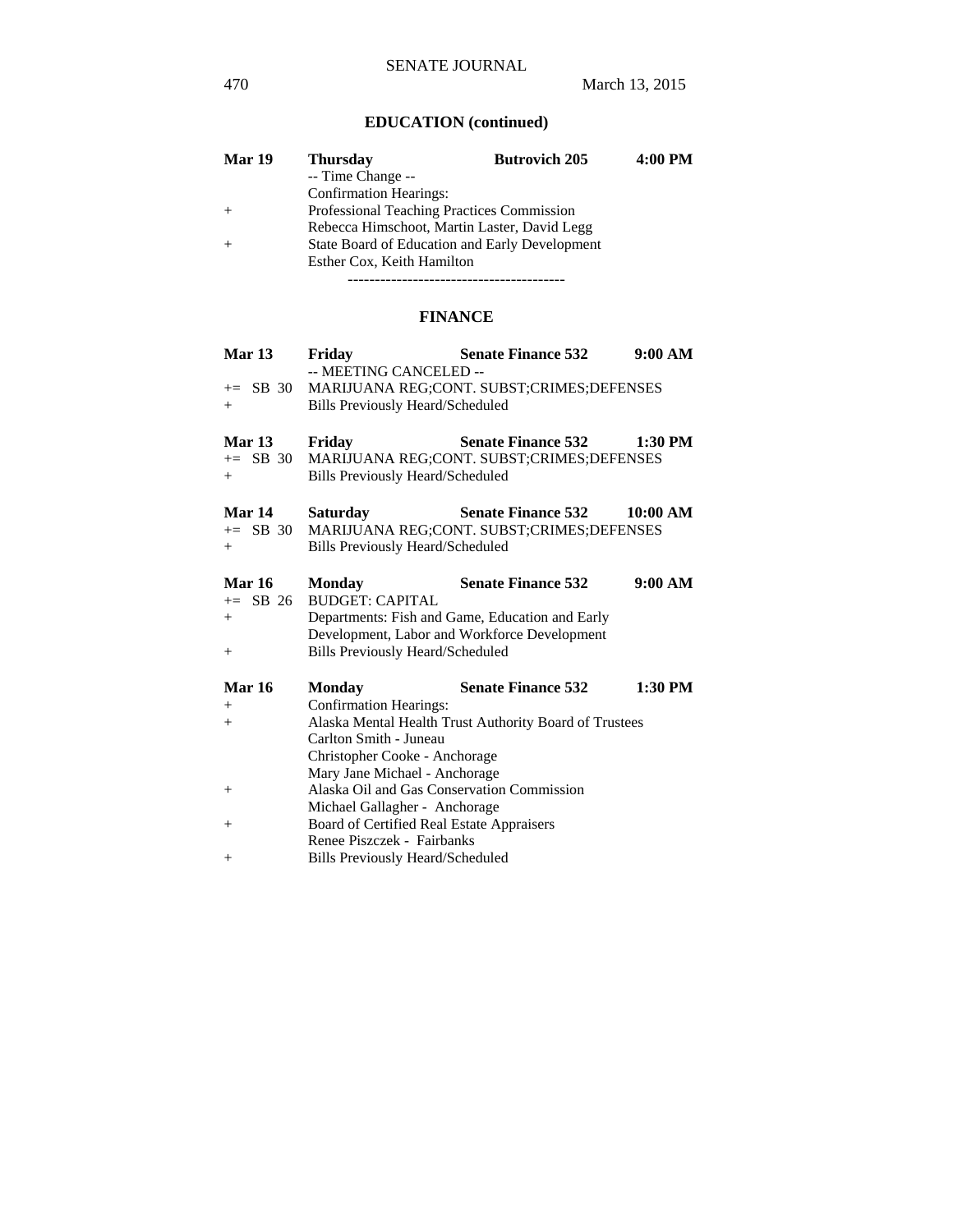# **FINANCE (continued)**

| <b>Mar 17</b><br>$+=$ SB 26<br>$+$<br>$^{+}$               | <b>Tuesday</b><br><b>BUDGET: CAPITAL</b><br>Departments: University and Transportation and<br><b>Public Facilities</b><br><b>Bills Previously Heard/Scheduled</b>                                                                         | <b>Senate Finance 532</b>                                                                                                                                                                             | 9:00 AM   |
|------------------------------------------------------------|-------------------------------------------------------------------------------------------------------------------------------------------------------------------------------------------------------------------------------------------|-------------------------------------------------------------------------------------------------------------------------------------------------------------------------------------------------------|-----------|
| <b>Mar 17</b><br>$+=$ SB 26<br>$+$<br>$SB$ 5<br>$+$<br>$+$ | <b>Tuesday</b><br><b>BUDGET: CAPITAL</b><br><b>Departments: Courts</b><br><b>Bills Previously Heard/Scheduled</b>                                                                                                                         | <b>Senate Finance 532</b><br>RESTITUTION: PROPERTY AND INCOME LOSS                                                                                                                                    | 1:30 PM   |
| Mar 18<br>$+=$ SB 26<br>$+$<br>$+$                         | Wednesday<br><b>BUDGET: CAPITAL</b><br><b>Bills Previously Heard/Scheduled</b>                                                                                                                                                            | <b>Senate Finance 532</b><br>Departments: Administration and Natural Resources                                                                                                                        | 9:00 AM   |
| Mar 18<br>$+$<br>$+$<br>$^+$<br>$+$                        | Wednesday<br><b>Confirmation Hearings:</b><br><b>State Assessment Review Board</b><br>Donald L. Stiles - Nome<br><b>Bills Previously Heard/Scheduled</b>                                                                                  | <b>Senate Finance 532</b><br>William Roberts - Kodiak, Steve Van Sant - Palmer<br>Fisherman's Fund Advisory and Appeals Council                                                                       | 1:30 PM   |
| Mar 19<br>$+=$ SB 26<br>$+$<br>$+$                         | <b>Thursday</b><br><b>BUDGET: CAPITAL</b><br>Departments: Environmental Conservation and<br>Alaska Housing Finance Corporation<br><b>Bills Previously Heard/Scheduled</b>                                                                 | <b>Senate Finance 532</b>                                                                                                                                                                             | 9:00 AM   |
| Mar 19<br>$+$<br>$^{+}$<br>$^{+}$                          | <b>Thursday</b><br><b>Confirmation Hearings:</b><br>Alaska Workers' Compensation Board<br>Jacob F. Howdeshell - North Pole<br>Patricia A. Vollendorf - Anchorage<br>Robert C. Weel - Anchorage<br><b>Bills Previously Heard/Scheduled</b> | <b>Senate Finance 532</b><br>Lake Williams - Fairbanks, Stacy A. Allen - Palmer<br>Pamela J. Cline - Anchorage, Chuck Collins, Jr. - Juneau<br>Linda F. Hutchings - Soldotna, Rick Traini - Anchorage | $1:30$ PM |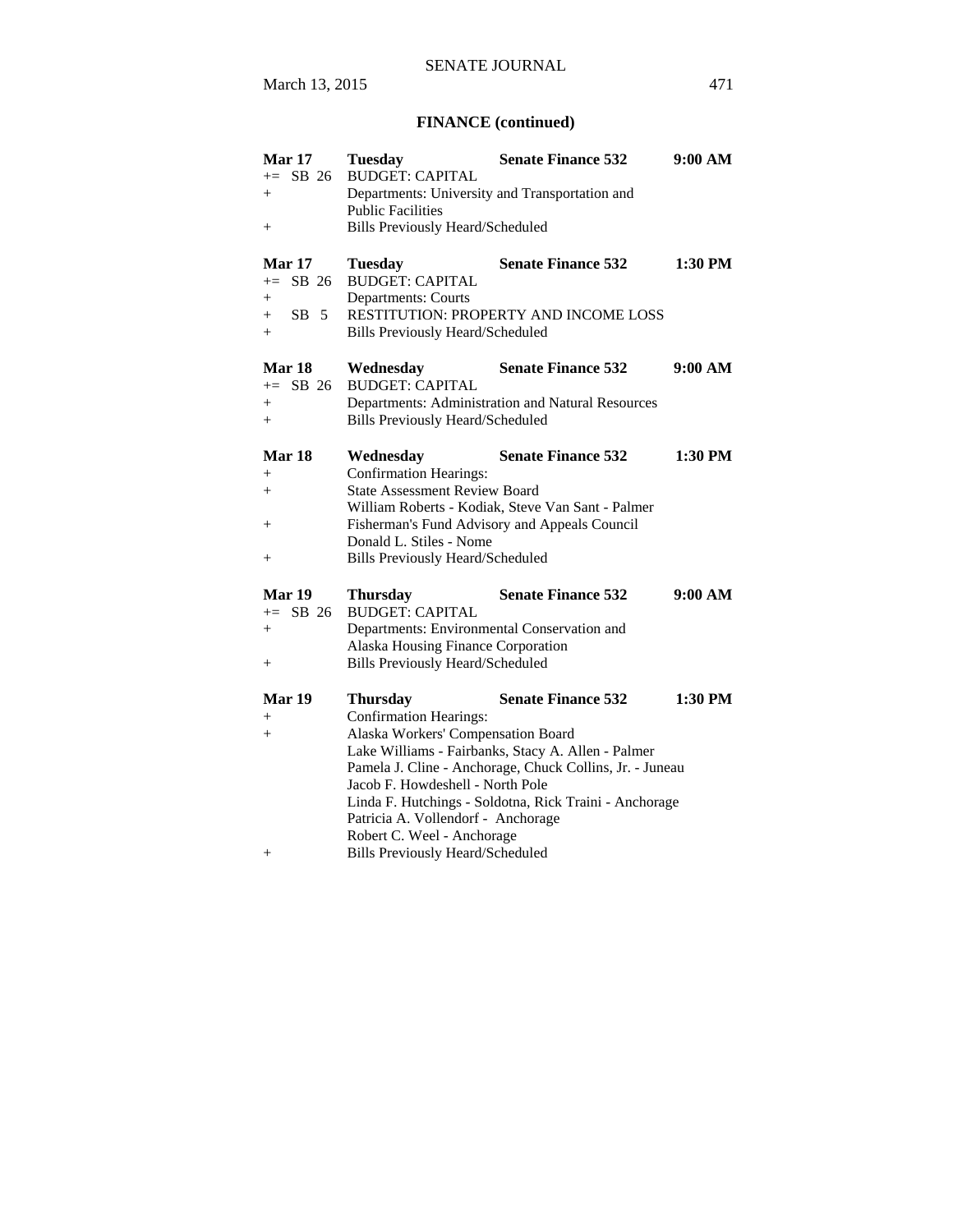# **FINANCE (continued)**

| <b>Mar 20</b> | Friday                                  | <b>Senate Finance 532</b> | 9:00 AM |
|---------------|-----------------------------------------|---------------------------|---------|
|               | $+=$ SB 26 BUDGET: CAPITAL              |                           |         |
| $+$           | Departments: Governor and Public Safety |                           |         |
|               | <b>Bills Previously Heard/Scheduled</b> |                           |         |
| Mar 20        | Friday                                  | <b>Senate Finance 532</b> | 1:30 PM |
|               | $+=$ SB 26 BUDGET: CAPITAL              |                           |         |
| $+$           | Departments: Health and Social Services |                           |         |

# **HEALTH & SOCIAL SERVICES**

----------------------------------------

+ Bills Previously Heard/Scheduled

| <b>Mar 13</b> | Friday                                            | <b>Butrovich 205</b> | 1:30 PM |
|---------------|---------------------------------------------------|----------------------|---------|
|               | -- MEETING CANCELED --                            |                      |         |
| $+$           | SB 74 MEDICAID REFORM/PFD/HSAS/ER USE/STUDIES     |                      |         |
|               | -- Testimony <invitation only=""> --</invitation> |                      |         |
| $^{+}$        | <b>Bills Previously Heard/Scheduled</b>           |                      |         |
| <b>Mar 16</b> | Monday                                            | <b>Butrovich 205</b> | 1:30 PM |
| $^{+}$        | Confirmation Hearing on Governor's Appointments   |                      |         |
|               | <b>Bills Previously Heard/Scheduled</b>           |                      |         |
| Mar 18        | Wednesday                                         | <b>Butrovich 205</b> | 1:30 PM |
|               | -- Public Testimony --                            |                      |         |
| $+$           | SB 23 IMMUNITY FOR PROVIDING OPIOID OD DRUG       |                      |         |
| $+$           | SB 55 OPTOMETRY & OPTOMETRISTS                    |                      |         |
| $^{+}$        | <b>Bills Previously Heard/Scheduled</b>           |                      |         |
| <b>Mar 20</b> | Friday                                            | <b>Butrovich 205</b> | 1:30 PM |
|               | No Meeting Scheduled                              |                      |         |
|               |                                                   |                      |         |

## **JUDICIARY**

| Mar 13 | Friday                                            | Beltz 105 (tsbldg)                               | 1:30 PM |
|--------|---------------------------------------------------|--------------------------------------------------|---------|
|        | -- Meeting Postponed to $3/18/15$ --              |                                                  |         |
| $+$    |                                                   | Confirmation of Governor's Appointment:          |         |
|        |                                                   | Craig Richards, Attorney General - Department of |         |
|        | Law                                               |                                                  |         |
|        | -- Testimony <invitation only=""> --</invitation> |                                                  |         |
| $+$    | <b>Bills Previously Heard/Scheduled</b>           |                                                  |         |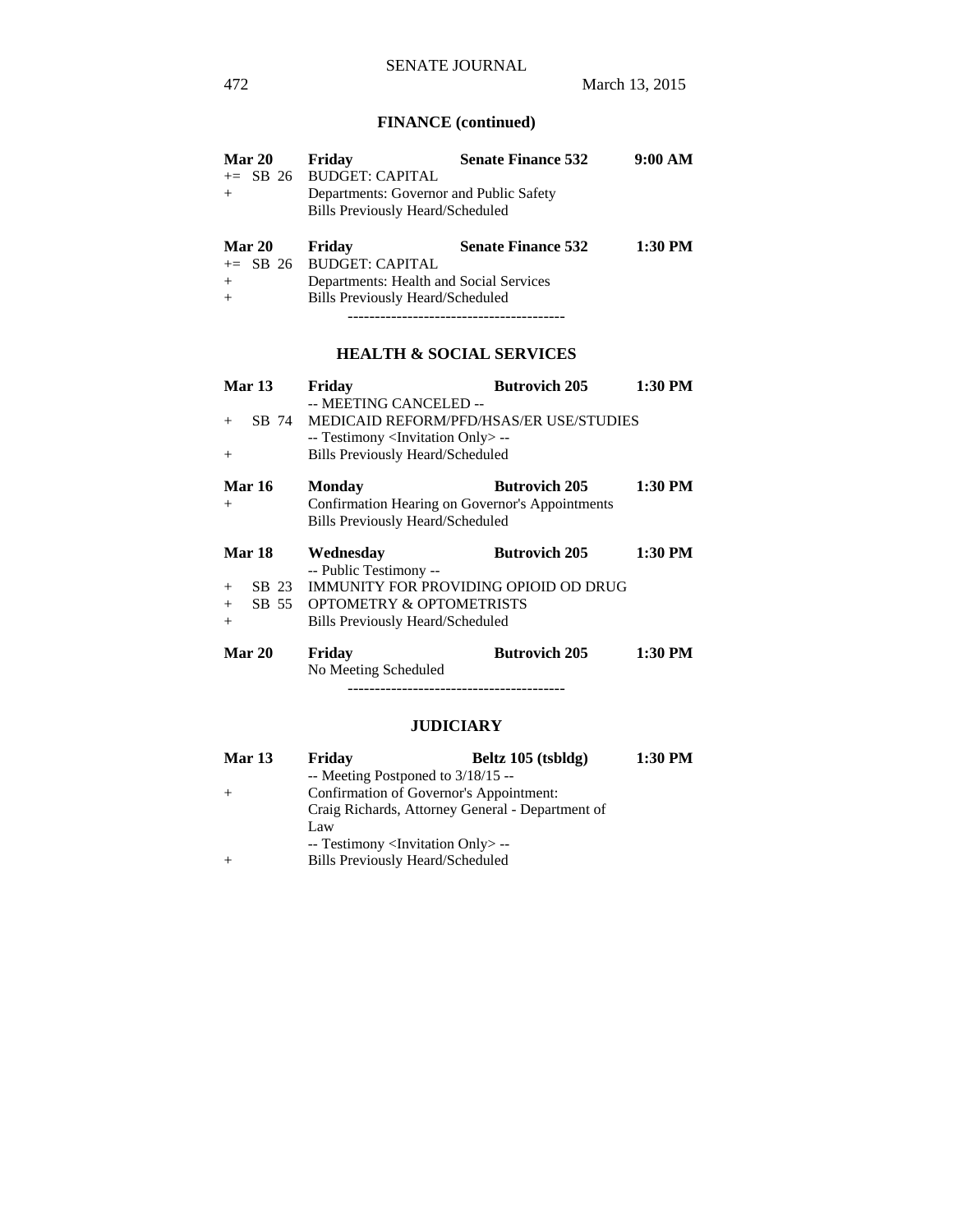# **JUDICIARY (continued)**

| <b>Mar 16</b>       | <b>Monday</b>                                       | Beltz 105 (tsbldg)   | 1:30 PM   |
|---------------------|-----------------------------------------------------|----------------------|-----------|
|                     | -- Testimony <invited and="" public="">--</invited> |                      |           |
| SB 47<br>$+$        | LIFE INSURANCE/ANNUITY EXEMPTIONS                   |                      |           |
| $+$                 | SB 43 IMMUNITY FOR FIRE DEPT. & MEMBERS             |                      |           |
| $HB \quad 5$<br>$+$ | <b>CONSERVATOR OF PROTECTED PERSONS</b>             |                      |           |
| $+$                 | <b>Bills Previously Heard/Scheduled</b>             |                      |           |
| <b>Mar 18</b>       | Wednesday                                           | Beltz 105 (tsbldg)   | 1:30 PM   |
|                     | -- Testimony <invited and="" public="">--</invited> |                      |           |
|                     | $-$ Rescheduled from $03/13/15 -$                   |                      |           |
| $+$                 | Confirmation of Governor's Appointment:             |                      |           |
|                     | Craig Richards, Attorney General - Department of    |                      |           |
|                     | Law                                                 |                      |           |
| $^{+}$              | <b>Bills Previously Heard/Scheduled</b>             |                      |           |
| <b>Mar 20</b>       | Friday                                              | <b>Butrovich 205</b> | $1:30$ PM |
|                     | -- Testimony <invited and="" public="">--</invited> |                      |           |
| $^{+}$              | Confirmation of Governor's Appointments:            |                      |           |
|                     | Rebecca Hamon - Alaska Police Standards Council     |                      |           |
|                     | Gustalf Sandahl - Alaska Police Standards Council   |                      |           |
|                     | Richards "Ole" Larson - State Board of Parole       |                      |           |
|                     | Allen Joseph - Alaska Judicial Council              |                      |           |
| $^{+}$              | Bills Previously Heard/Scheduled                    |                      |           |
|                     |                                                     |                      |           |

# **LABOR & COMMERCE**

| Mar 17 | <b>Tuesday</b>                                | Beltz 105 (tsbldg) | 1:30 PM |
|--------|-----------------------------------------------|--------------------|---------|
|        | -- Public Testimony --                        |                    |         |
|        | SB 14 EMERGENCY MED. SERVICES; DEFIBRILLATORS |                    |         |
| SB 29  | STATE MEDICAL BOARD MEMBERSHIP                |                    |         |
| SB 71  | VACCINE CERTIFICATION FOR PHARMACISTS         |                    |         |
|        | Boards and Commission Appointees:             |                    |         |
|        | Workers' Comp. Appeals Commission             |                    |         |
|        | Alaska Workers' Comp. Board                   |                    |         |
|        | <b>Bills Previously Heard/Scheduled</b>       |                    |         |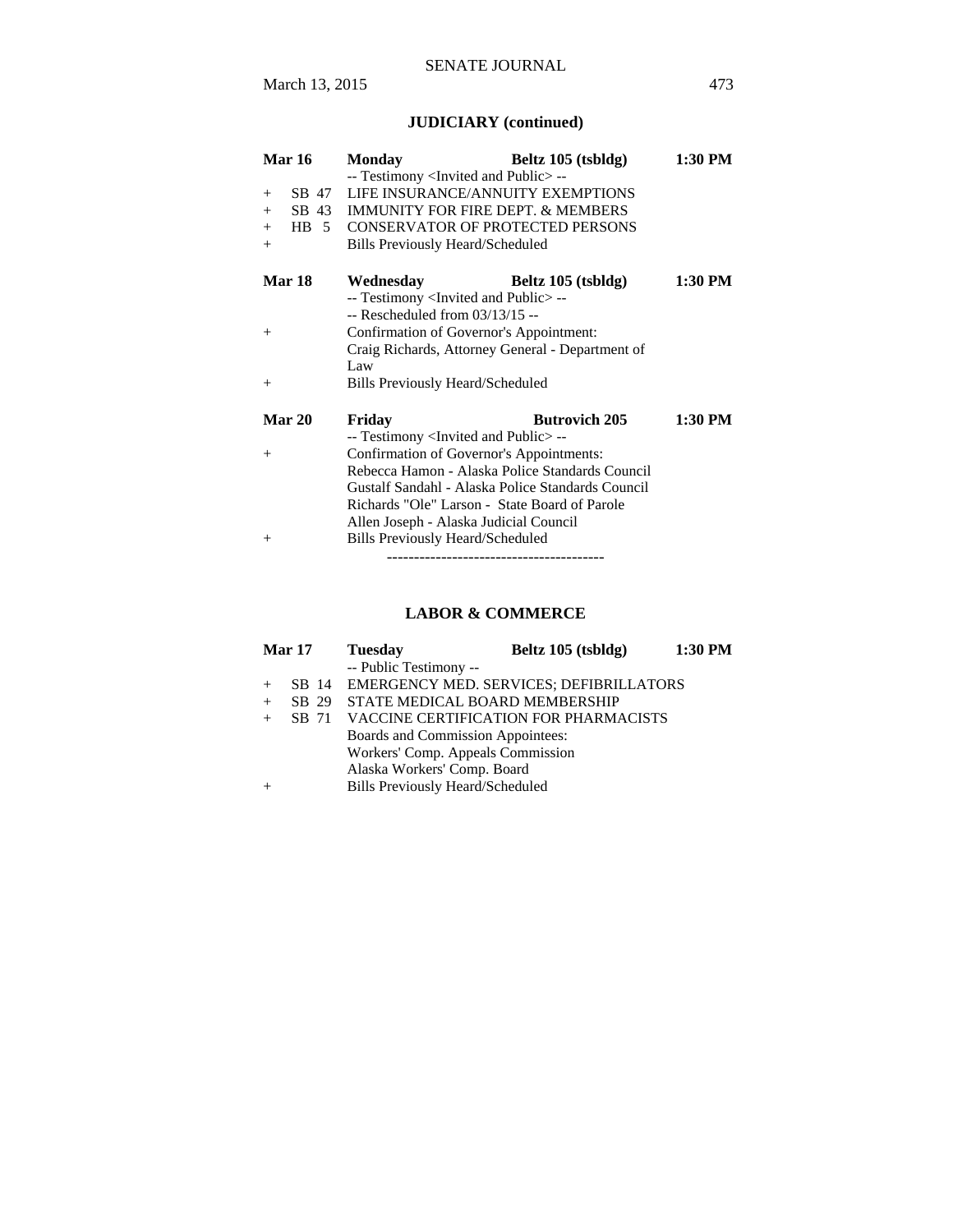# **LABOR & COMMERCE (continued)**

|     | <b>Mar 19</b> | <b>Thursday</b>                         | Beltz 105 (tsbldg)                                  | 1:30 PM |
|-----|---------------|-----------------------------------------|-----------------------------------------------------|---------|
|     |               | -- Public Testimony --                  |                                                     |         |
| $+$ | SB 58         |                                         | <b>TRANSPORT NETWORK SVES. &amp; WORKERS COMP</b>   |         |
| $+$ | $SB$ 2        |                                         | <b>EMPLOYMENT PREFERENCE: VETERAN &amp; SPOUSES</b> |         |
| $+$ |               | Board and Commission Appointees:        |                                                     |         |
|     |               | Board of Marital & Family Therapy       |                                                     |         |
|     |               |                                         | Occupational Safety & Health Review Board           |         |
|     |               |                                         | Board of Psych. & Psych. Assoc. Examiners           |         |
|     |               | <b>Bills Previously Heard/Scheduled</b> |                                                     |         |
|     |               |                                         |                                                     |         |

# **RESOURCES**

| <b>Mar 13</b><br>$^{+}$<br>$^{+}$ | <b>Butrovich 205</b><br>Friday<br>Overview: Alaska Oil & Gas Competitiveness<br>Review Board Update and Report<br>-- Testimony <invitation only=""> --<br/><b>Bills Previously Heard/Scheduled</b></invitation> | 3:30 PM |
|-----------------------------------|-----------------------------------------------------------------------------------------------------------------------------------------------------------------------------------------------------------------|---------|
| <b>Mar 16</b>                     | <b>Butrovich 205</b><br>Monday                                                                                                                                                                                  | 3:30 PM |
| HJR 4<br>$^{+}$                   | OFFSHORE OIL & GAS REVENUE SHARING                                                                                                                                                                              |         |
|                                   | -- Public Testimony --                                                                                                                                                                                          |         |
| $^{+}$                            | Confirmation on Governor's Appointees:<br>Attorney General - Craig Richards                                                                                                                                     |         |
|                                   | -- Public Testimony on Appointee --                                                                                                                                                                             |         |
| $^{+}$                            | <b>Bills Previously Heard/Scheduled</b>                                                                                                                                                                         |         |
|                                   |                                                                                                                                                                                                                 |         |
| Mar 18                            | Wednesday<br><b>Butrovich 205</b>                                                                                                                                                                               | 3:30 PM |
|                                   | HJR 6 FEDERAL CONTAMINATION OF ANCSA LANDS                                                                                                                                                                      |         |
| SB 57<br>$+$                      | <b>CLEAN AIR ACT PLAN</b>                                                                                                                                                                                       |         |
|                                   | -- Public Testimony --                                                                                                                                                                                          |         |
|                                   | <pending referral=""></pending>                                                                                                                                                                                 |         |
| $^{+}$                            | Confirmation on the Governor's Appointees:                                                                                                                                                                      |         |
|                                   | Mark Myers, Commissioner, Department of Natural Resources<br>-- Public Testimony on Appointee--                                                                                                                 |         |
| $^{+}$                            | <b>Bills Previously Heard/Scheduled</b>                                                                                                                                                                         |         |
| Mar 20                            | <b>Butrovich 205</b>                                                                                                                                                                                            | 3:30 PM |
| SB 8<br>$^{+}$                    | Friday<br><b>INDUSTRIAL HEMP PRODUCTION LICENSES</b>                                                                                                                                                            |         |
|                                   | -- Testimony <invitation only=""> --<br/><b>Bills Previously Heard/Scheduled</b></invitation>                                                                                                                   |         |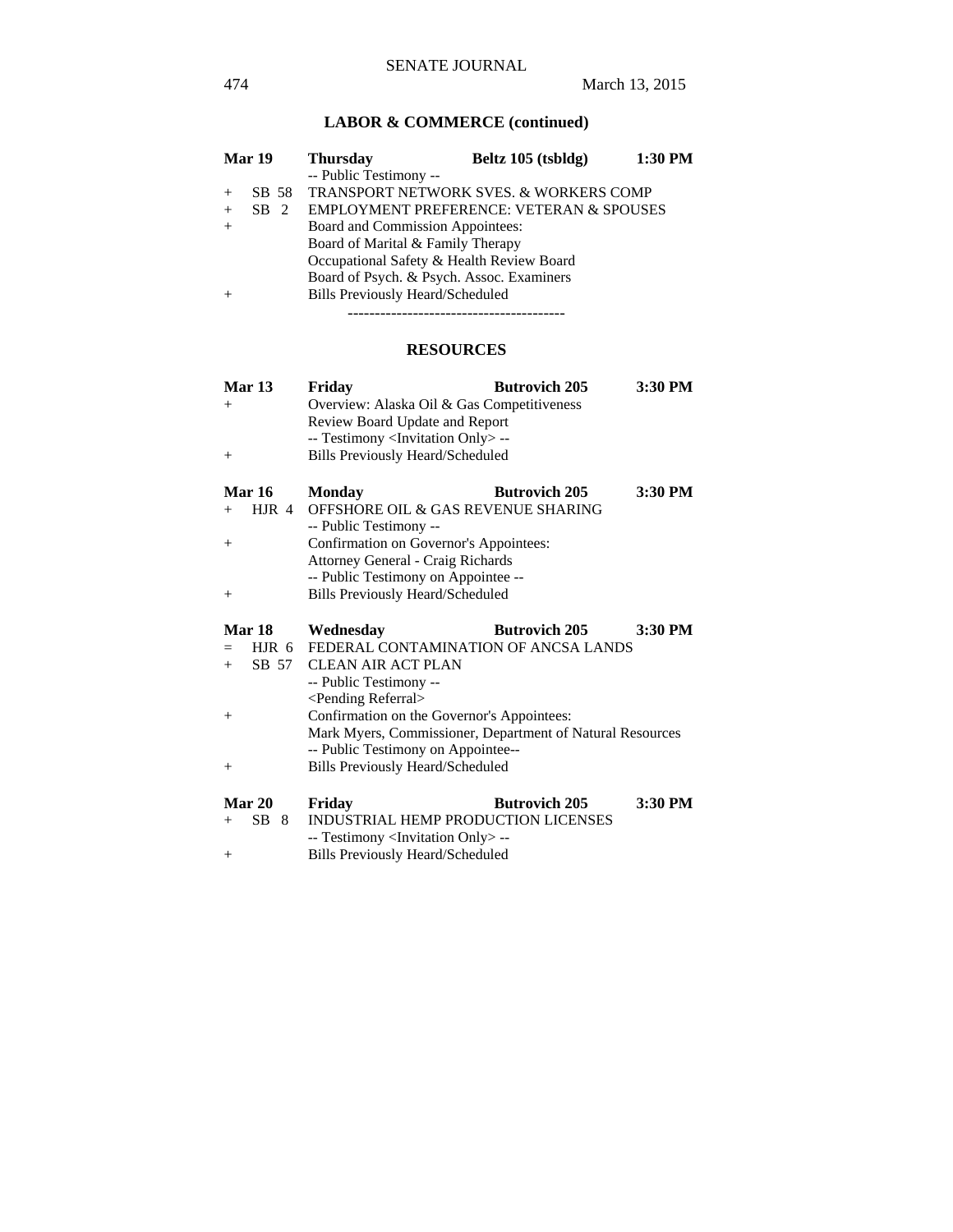# **STATE AFFAIRS**

| <b>Mar 17</b> | <b>Tuesday</b>                                    | <b>Butrovich 205</b> | 9:00 AM |
|---------------|---------------------------------------------------|----------------------|---------|
|               | += SB 42 PERSONAL USE FISHING PRIORITY            |                      |         |
|               | -- Continued Public Testimony --                  |                      |         |
| $+$           | SJR 15 CALL FOR US COUNTERMAND CONVENTION         |                      |         |
|               | -- Initial Presentation --                        |                      |         |
| $+$           | SCR 4 US COUNTERMAND CONVENTION DELEGATES         |                      |         |
|               | -- Initial Presentation --                        |                      |         |
| $^{+}$        | Bills Previously Heard/Scheduled                  |                      |         |
|               |                                                   |                      |         |
| Mar 19        | <b>Thursday</b>                                   | <b>Butrovich 205</b> | 9:00 AM |
|               | -- Public Testimony --                            |                      |         |
| $^{+}$        | Confirmation of Governor's Appointments:          |                      |         |
|               | Benjamin Brown, Alaska Commercial Fisheries       |                      |         |
|               | <b>Entry Commission</b>                           |                      |         |
|               | Verne Rupright, Alaska Commercial Fisheries Entry |                      |         |
|               | Commission                                        |                      |         |
|               | Mark Fish, Alaska Public Offices Commission       |                      |         |
|               | Mark Liuken, Department of Transportation and     |                      |         |
|               | <b>Public Facilities</b>                          |                      |         |
|               | Craig Fleener, Lieutenant Governor Successor      |                      |         |
| $+=$ SJR 15   | CALL FOR US COUNTERMAND CONVENTION                |                      |         |
|               | (Continued from $3/17/15$ )                       |                      |         |
|               | += SCR 4 US COUNTERMAND CONVENTION DELEGATES      |                      |         |
|               | (Continued from $3/17/15$ )                       |                      |         |
| $^{+}$        | <b>Bills Previously Heard/Scheduled</b>           |                      |         |
|               |                                                   |                      |         |

# **TRANSPORTATION**

| <b>Mar 17</b> | <b>Tuesday</b><br>No Meeting Scheduled  | <b>Butrovich 205</b> | 1:00 PM   |
|---------------|-----------------------------------------|----------------------|-----------|
| Mar 19        | <b>Thursday</b><br>No Meeting Scheduled | <b>Butrovich 205</b> | $1:00$ PM |
|               |                                         |                      |           |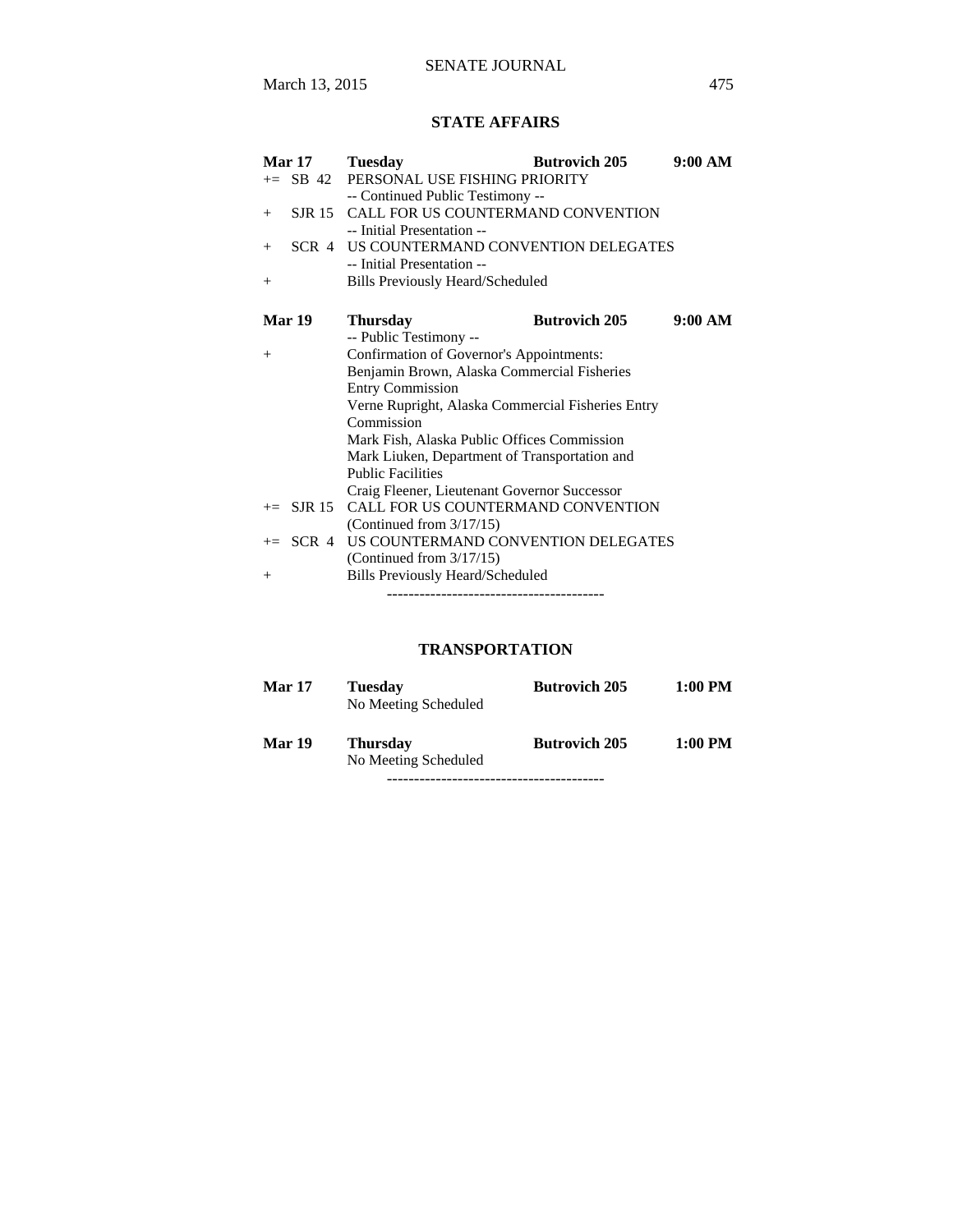# **FINANCE SUBCOMMITTEES**

## **ADMINISTRATION**

| Mar 19        | <b>Thursday</b>                 | <b>Butrovich 205</b>                                 | 7:30 AM |
|---------------|---------------------------------|------------------------------------------------------|---------|
|               | Closeout                        |                                                      |         |
|               |                                 | - Sheldon Fisher, Commissioner, DOA                  |         |
|               |                                 | - Leslie Ridle, Deputy Commissioner                  |         |
|               |                                 |                                                      |         |
|               |                                 | - John Boucher, Deputy Commissioner                  |         |
|               |                                 | - Cheri Lowenstein, Administrative Services Director |         |
|               | - Andy Mills, Special Assistant |                                                      |         |
|               |                                 | -----------------------------------                  |         |
|               |                                 |                                                      |         |
|               |                                 |                                                      |         |
|               |                                 | <b>COMMERCE, COMMUNITY &amp; ECONOMIC DEV</b>        |         |
|               |                                 |                                                      |         |
| <b>Mar 17</b> | <b>Tuesday</b>                  | <b>Senate Finance 532</b>                            | 3:00 PM |
|               |                                 | Commerce, Community & Economic Development           |         |
| <b>Mar 24</b> | <b>Tuesday</b>                  | <b>Senate Finance 532</b>                            | 3:00 PM |
|               | Closeout                        |                                                      |         |
|               |                                 |                                                      |         |
|               |                                 |                                                      |         |
|               |                                 |                                                      |         |
|               |                                 | <b>CORRECTIONS</b>                                   |         |
|               |                                 |                                                      |         |

# **Mar 13 Friday Beltz 105 (tsbldg) 5:00 PM**  Budget Overview **Mar 23 Monday Beltz 105 (tsbldg) 5:00 PM**  Budget Comparison and Concerns **Mar 25 Wednesday Beltz 105 (tsbldg) 5:00 PM**  Tentative Closeout ----------------------------------------

# **EDUCATION & EARLY DEVELOPMENT**

| <b>Mar 17</b> | Tuesday              | <b>Butrovich 205</b> | 8:00 AM |
|---------------|----------------------|----------------------|---------|
|               | No Meeting Scheduled |                      |         |

----------------------------------------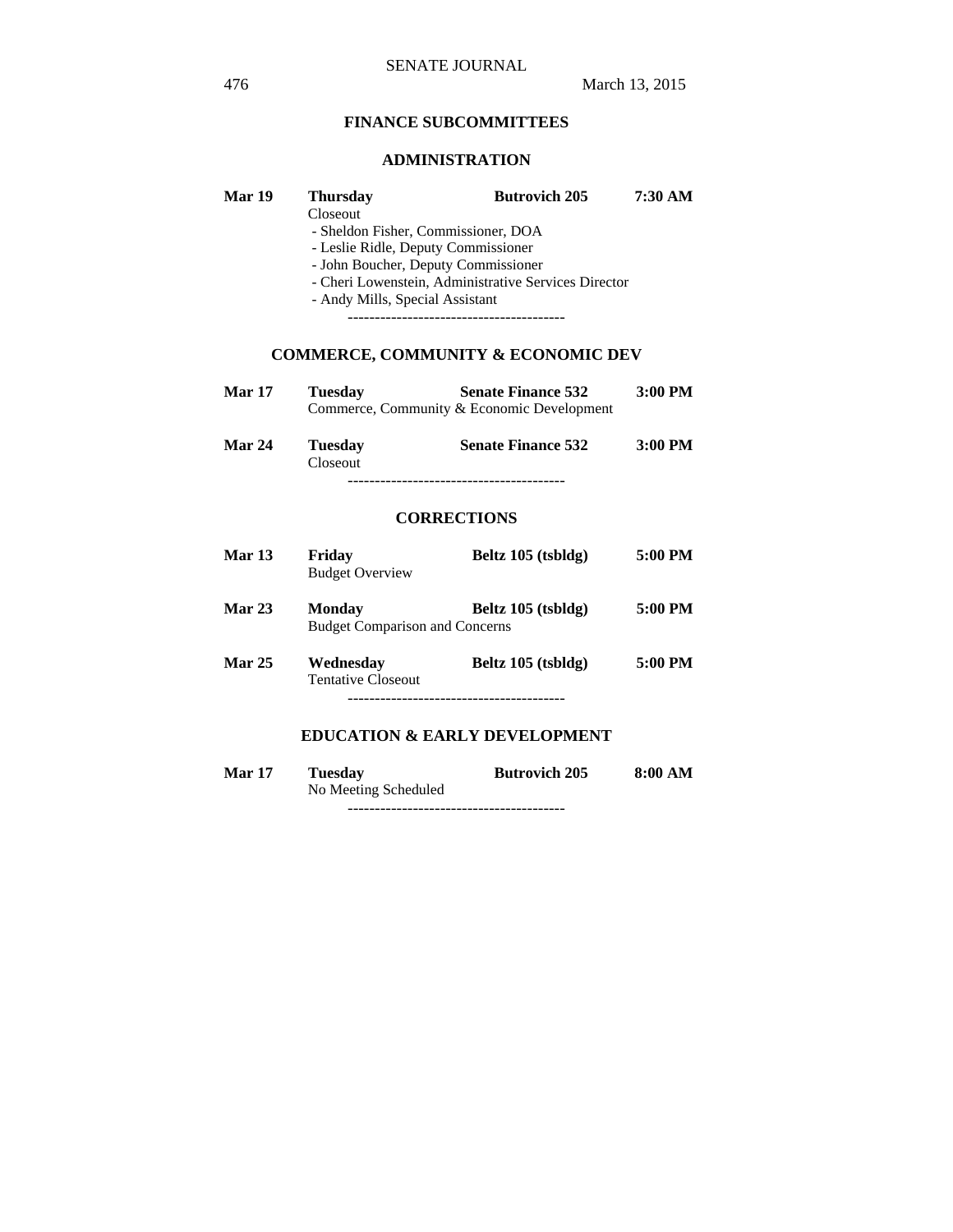# **ENVIRONMENTAL CONSERVATION**

| <b>Mar 16</b> | <b>Monday</b><br>FY16 Budget Overview        | <b>Senate Finance 532</b> | 12:00 PM |
|---------------|----------------------------------------------|---------------------------|----------|
| Mar $23$      | <b>Monday</b><br><b>FY16 Budget Closeout</b> | <b>Senate Finance 532</b> | 5:00 PM  |
|               |                                              |                           |          |

## **FISH & GAME**

| <b>Mar 17</b> | <b>Tuesday</b>                                | Beltz 105 (tsbldg)                              | 5:00 PM |
|---------------|-----------------------------------------------|-------------------------------------------------|---------|
|               | -- MEETING CANCELED --                        |                                                 |         |
|               | Discussion Related to "Intent Language" to be |                                                 |         |
|               |                                               | Considered to Address Budgetary Recommendations |         |
|               | and Longer Range Budgetary plans              |                                                 |         |
|               |                                               |                                                 |         |
| Mar 19        | <b>Thursday</b>                               | Beltz 105 (tsbldg)                              | 5:00 PM |
|               | Closeout                                      |                                                 |         |
|               |                                               |                                                 |         |
|               |                                               |                                                 |         |
|               |                                               |                                                 |         |
|               | <b>HEALTH &amp; SOCIAL SERVICES</b>           |                                                 |         |
| <b>Mar 16</b> | <b>Monday</b>                                 | <b>Butrovich 205</b>                            | 5:30 PM |
|               |                                               |                                                 |         |
|               | -- Location Change --                         |                                                 |         |
|               | Department of Health and Social Services      |                                                 |         |
| <b>Mar 18</b> |                                               | <b>Butrovich 205</b>                            | 5:30 PM |
|               | Wednesday                                     |                                                 |         |
|               | -- Location Change --                         |                                                 |         |
|               | Pre-Closeout                                  |                                                 |         |
|               |                                               |                                                 |         |
| <b>Mar 25</b> | Wednesday                                     | <b>Butrovich 205</b>                            | 5:30 PM |
|               | -- Location Change --                         |                                                 |         |
|               | Closeout                                      |                                                 |         |
|               |                                               | -------------------------------------           |         |
|               |                                               |                                                 |         |

## **JUDICIARY SUBCOMMITTEE**

| <b>Mar 18</b> | Wednesday            | <b>Senate Finance 532</b> | 3:30 PM |
|---------------|----------------------|---------------------------|---------|
|               | FY16 Budget Overview |                           |         |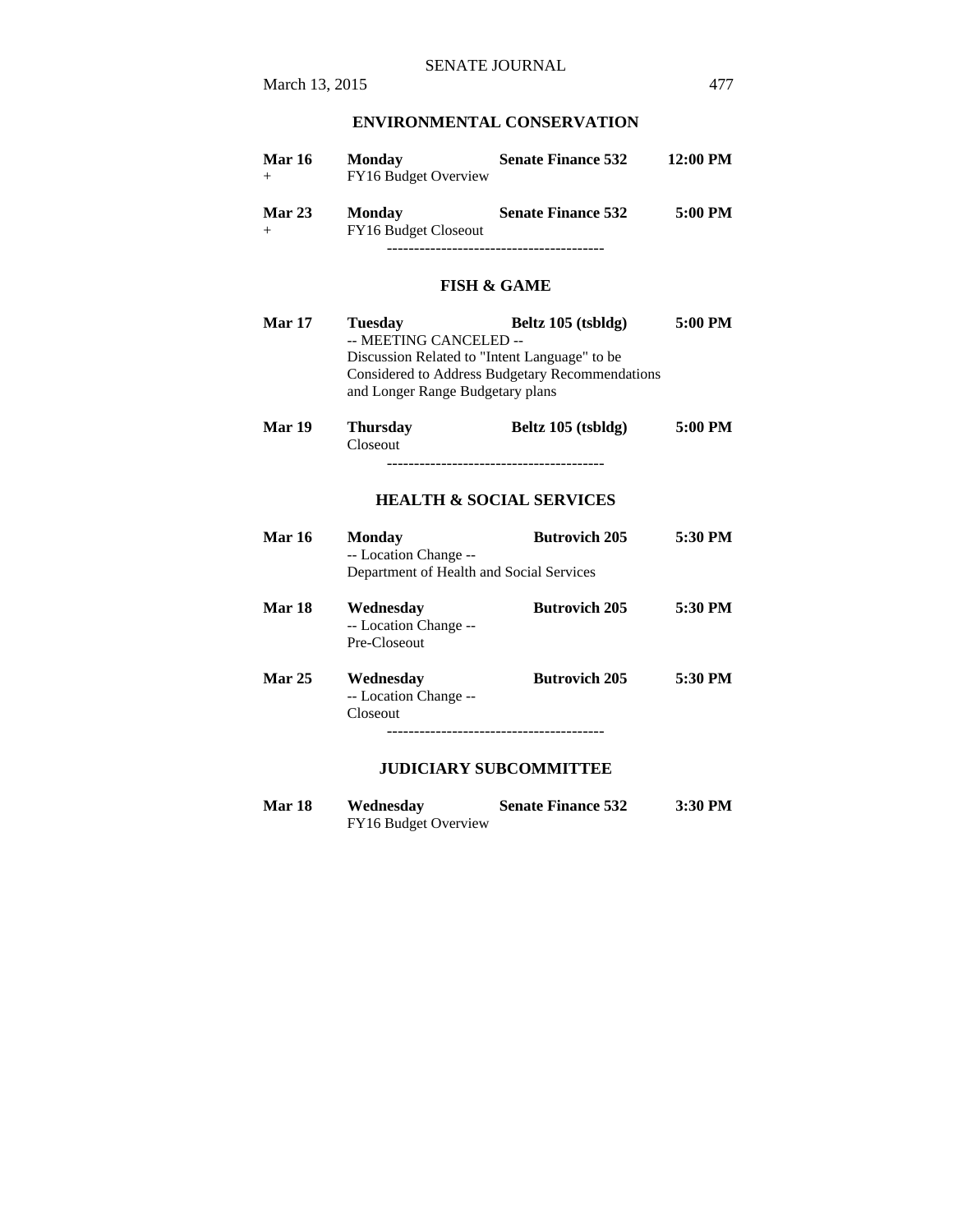## **JUDICIARY SUBCOMMITTEE (continued)**

**Mar 26 Thursday Senate Finance 532 4:30 PM**  FY16 Budget Closeout ----------------------------------------

# **LABOR & WORKFORCE DEVELOPMENT**

| <b>Mar 16</b> | <b>Monday</b><br><b>Budget Overview</b>            | Beltz 105 (tsbldg) | 5:00 PM |
|---------------|----------------------------------------------------|--------------------|---------|
| Mar 18        | Wednesdav<br><b>Budget Comparison and Concerns</b> | Beltz 105 (tsbldg) | 5:00 PM |
| Mar 20        | Friday                                             | Beltz 105 (tsbldg) | 5:00 PM |

 Tentative Closeout ----------------------------------------

#### **LAW**

| <b>Mar 17</b> | <b>Tuesday</b>                  | <b>Senate Finance 532</b> | 11:00 AM |
|---------------|---------------------------------|---------------------------|----------|
| $+$           | Governor's FY16 Budget Overview |                           |          |
|               | Criminal and Civil Divisions    |                           |          |
| <b>Mar 19</b> | <b>Thursday</b>                 | <b>Senate Finance 532</b> | 11:00 AM |
| $+$           | Judgments and Settlements       |                           |          |
|               | Ketchikan Lawsuit Update        |                           |          |

**Mar 24 Tuesday Senate Finance 532 11:00 AM**  + Closeout ----------------------------------------

## **MILITARY & VETERANS' AFFAIRS**

| <b>Mar 25</b> | Wednesday | <b>Senate Finance 532</b> | $3:00$ PM |
|---------------|-----------|---------------------------|-----------|
|               | Closeout  |                           |           |
|               |           |                           |           |

#### **NATURAL RESOURCES**

| <b>Mar 24</b> | Tuesday                | Beltz 105 (tsbldg) | 5:00 PM |
|---------------|------------------------|--------------------|---------|
|               | <b>Budget Overview</b> |                    |         |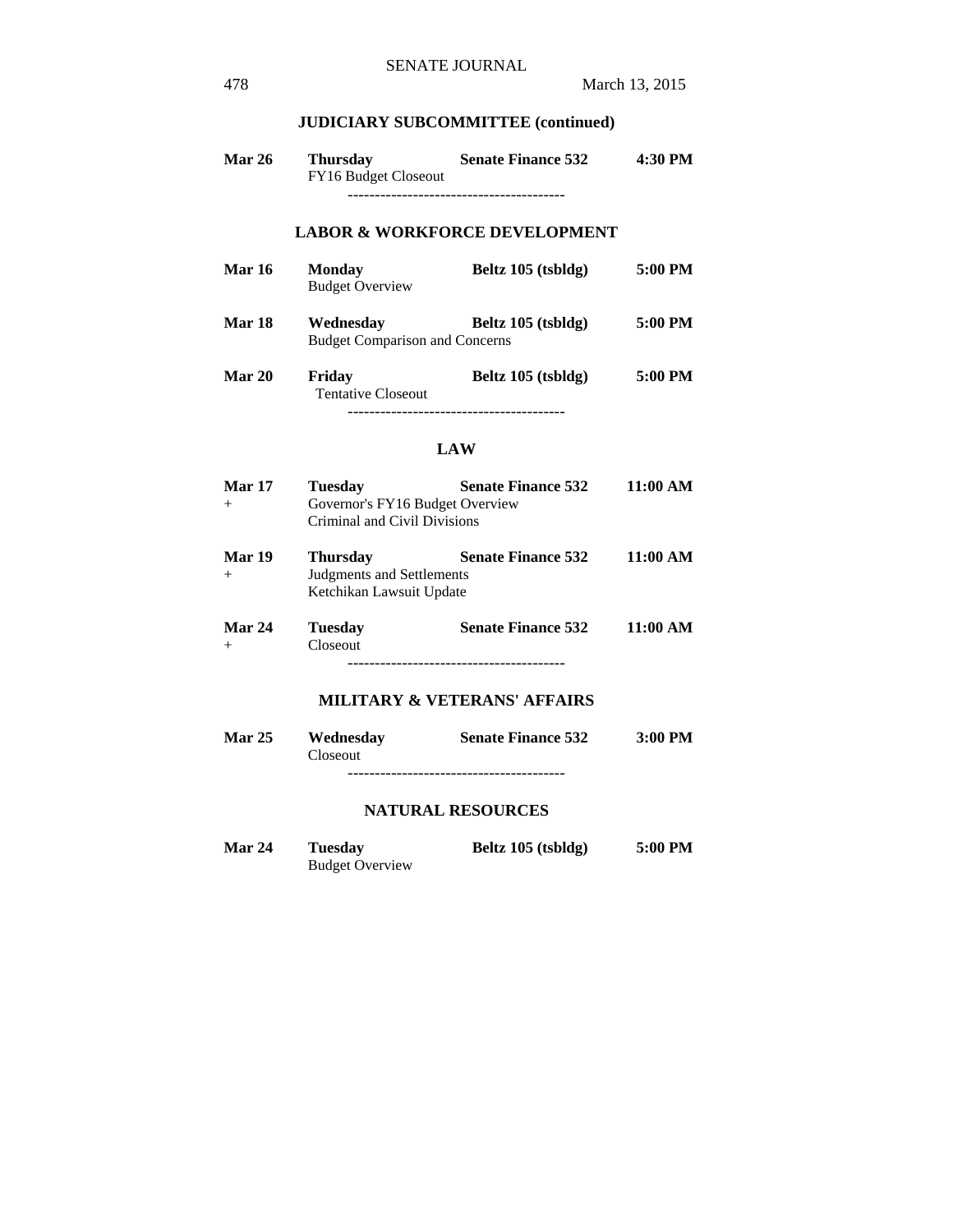# **NATURAL RESOURCES (continued)**

| <b>Mar 26</b> | Thursday<br><b>Budget Comparison and Concerns</b> | Beltz 105 (tsbldg) | 5:00 PM |
|---------------|---------------------------------------------------|--------------------|---------|
| <b>Mar 30</b> | <b>Monday</b><br><b>Tentative Closeout</b>        | Beltz 105 (tsbldg) | 5:00 PM |
|               |                                                   |                    |         |

# **PUBLIC SAFETY**

| <b>Mar 19</b> | <b>Thursday</b><br>Department of Public Safety | <b>Senate Finance 532</b> | $3:00$ PM |
|---------------|------------------------------------------------|---------------------------|-----------|
| <b>Mar 26</b> | <b>Thursday</b><br>Closeout                    | <b>Senate Finance 532</b> | $3:00$ PM |

----------------------------------------

#### **REVENUE**

| <b>Mar 16</b><br>$^{+}$ | <b>Monday</b><br>Governor's FY16 Budget Proposal Overview<br><b>Tax Division</b><br>Film Production Tax | <b>Senate Finance 532</b> | 7:30 AM |
|-------------------------|---------------------------------------------------------------------------------------------------------|---------------------------|---------|
| Mar 18<br>$^{+}$        | Wednesday<br><b>CBR</b> Management                                                                      | <b>Senate Finance 532</b> | 7:30 AM |
|                         | Alaska Housing Finance Corporation                                                                      |                           |         |
| <b>Mar 25</b>           | Wednesday                                                                                               | <b>Senate Finance 532</b> | 7:30 AM |
| $^{+}$                  | Closeout                                                                                                |                           |         |
|                         |                                                                                                         |                           |         |

# **TRANSPORTATION & PUBLIC FACILITIES**

| <b>Mar 17</b> | <b>Tuesday</b>             | <b>Fahrenkamp 203</b><br>Department of Transportation and Public | 11:00 AM |
|---------------|----------------------------|------------------------------------------------------------------|----------|
|               | Facilities                 |                                                                  |          |
| Mar 24        | <b>Tuesday</b><br>Closeout | <b>Fahrenkamp 203</b>                                            | 11:00 AM |
|               |                            |                                                                  |          |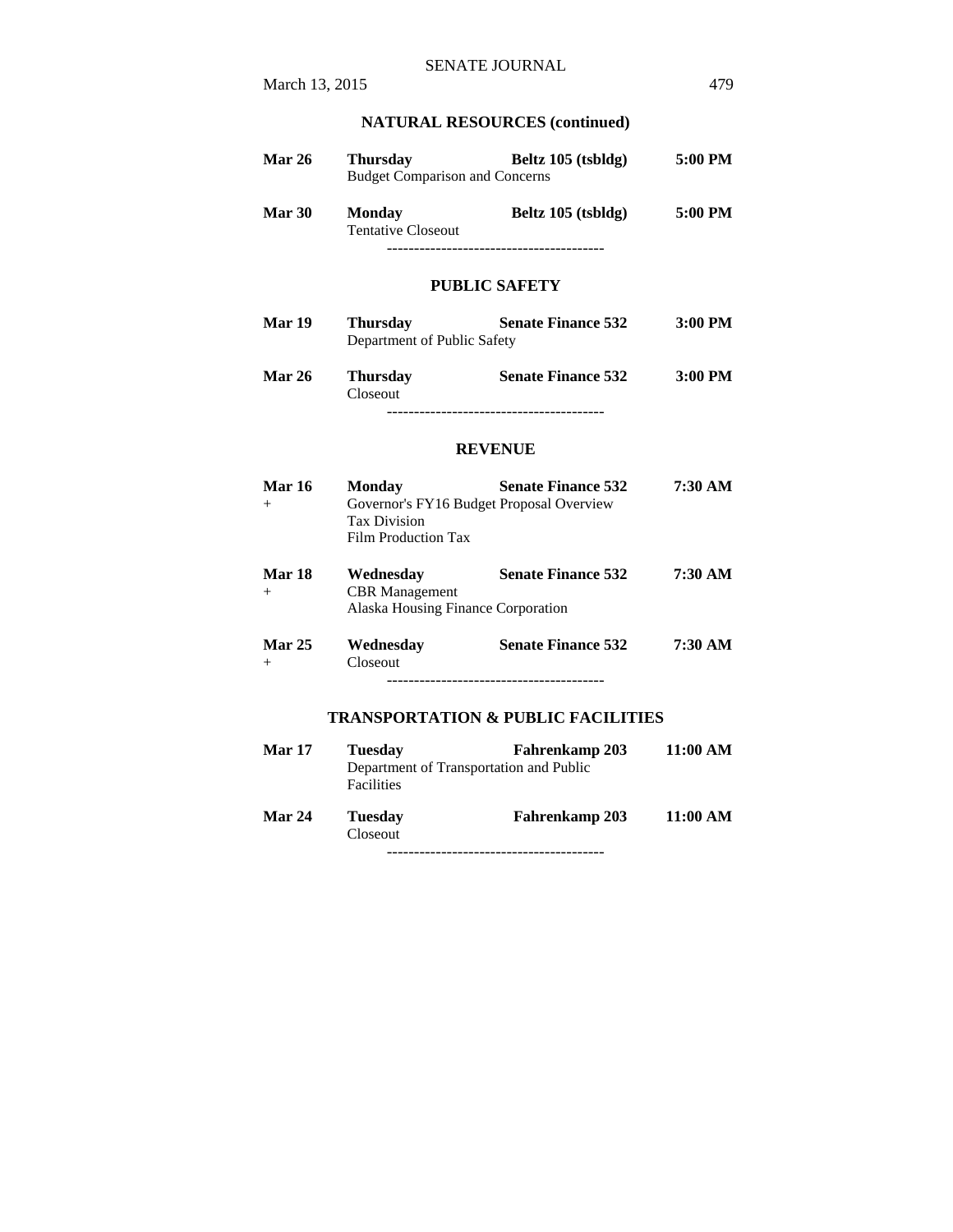# **UNIVERSITY OF ALASKA**

| <b>Mar 16</b> | <b>Monday</b><br>FY16 Budget Overview    | <b>Senate Finance 532</b> | 3:30 PM |
|---------------|------------------------------------------|---------------------------|---------|
| <b>Mar 25</b> | Wednesday<br><b>FY16 Budget Closeout</b> | <b>Senate Finance 532</b> | 4:00 PM |
|               |                                          |                           |         |

# **SPECIAL COMMITTEES**

## **SPECIAL CMTE ON ENERGY**

| <b>Mar 17</b> | <b>Tuesday</b>                   | <b>Butrovich 205</b> | 1:00 PM |
|---------------|----------------------------------|----------------------|---------|
| SB 57         | <b>CLEAN AIR ACT PLAN</b>        |                      |         |
|               | -- Public Testimony --           |                      |         |
| $+$           | Bills Previously Heard/Scheduled |                      |         |
| <b>Mar 19</b> | <b>Thursday</b>                  | <b>Butrovich 205</b> | 1:00 PM |
|               | Bills Previously Heard/Scheduled |                      |         |
|               |                                  |                      |         |

## **SPECIAL CMTE ON THE ARCTIC**

| Mar 19 | Thursdav                                            | <b>Butrovich 205</b> | 11:15 AM |
|--------|-----------------------------------------------------|----------------------|----------|
|        | + SJR 16 ARCTIC ECONOMIC COUNCIL                    |                      |          |
|        | -- Testimony <invited and="" public="">--</invited> |                      |          |
|        |                                                     |                      |          |

#### **JOINT COMMITTEES**

# **LEGISLATIVE BUDGET & AUDIT**

| Mar 17 | <b>Tuesday</b>                                   | Beltz 105 (tsbldg) | 7:30 AM |
|--------|--------------------------------------------------|--------------------|---------|
| $+$    | Public Hearing                                   |                    |         |
|        | Department of Health and Social Services         |                    |         |
|        | <b>Performances Review</b>                       |                    |         |
|        | Public Comment on the Performance of DHSS in the |                    |         |
|        | Delivery of its Behavioral Health and Long-Term  |                    |         |
|        | Care Services and on the Department's Overall    |                    |         |
|        | Organizational and Administrative Structure      |                    |         |
|        | -- Testimony < Time Limit Set to 3 Minutes > --  |                    |         |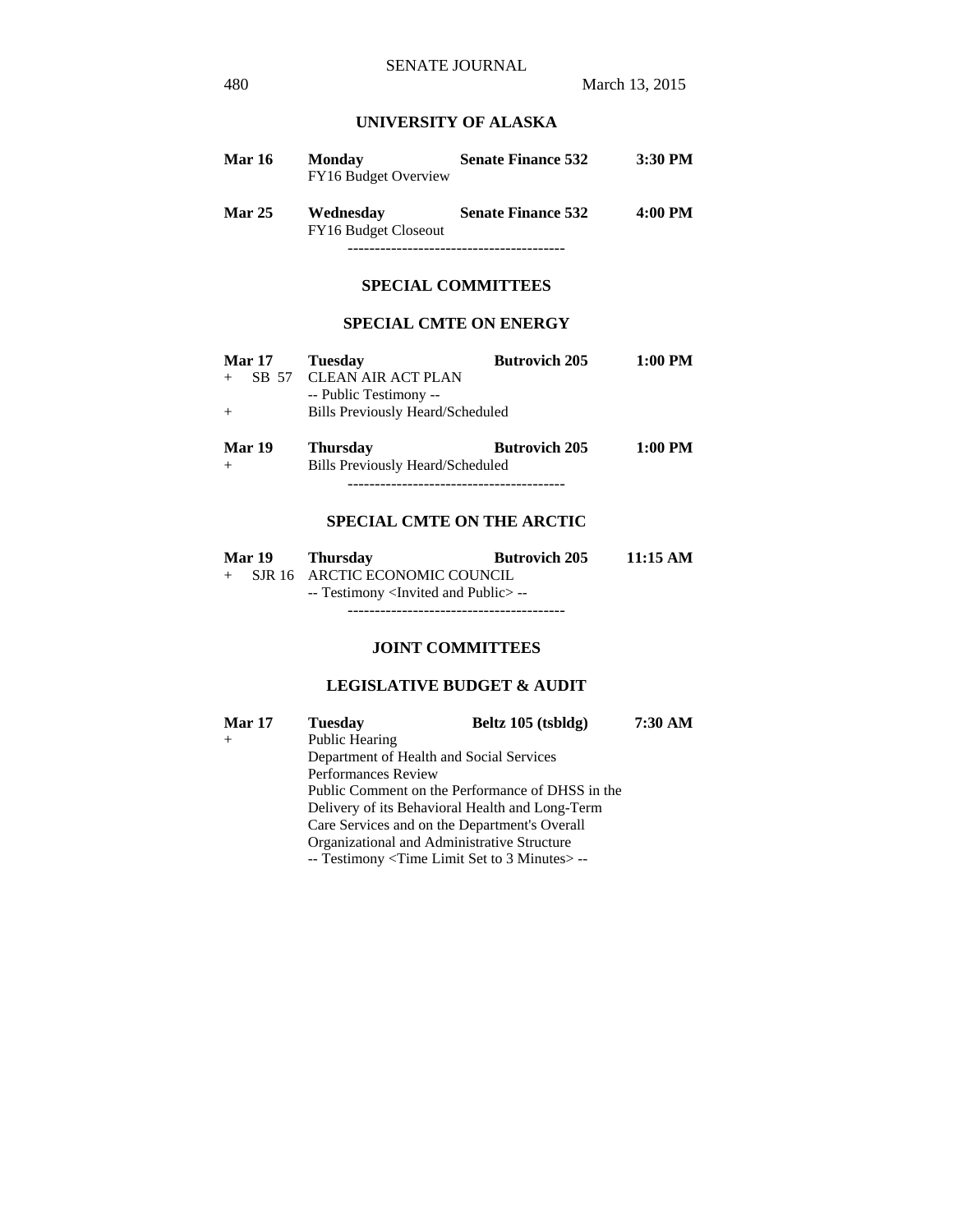# **LEGISLATIVE BUDGET & AUDIT (continued)**

| <b>Mar 30</b> | <b>Monday</b>                                       | <b>Barnes</b> 124 | 7:30 AM |
|---------------|-----------------------------------------------------|-------------------|---------|
|               | <b>Audits - Executive Session: Statewide Single</b> |                   |         |
|               | Audit FY14 Final                                    |                   |         |
|               | <b>Other Committee Business</b>                     |                   |         |
|               | -- Testimony <invitation only=""> --</invitation>   |                   |         |
|               |                                                     |                   |         |

#### **LEGISLATIVE COUNCIL**

| <b>Mar 19</b> | <b>Thursday</b>                                   | <b>House Finance 519</b>         | 5:00 PM |
|---------------|---------------------------------------------------|----------------------------------|---------|
|               |                                                   | -- SECURITY SUBCOMMITTEE ONLY -- |         |
|               | <b>Introductory Meeting</b>                       |                                  |         |
|               | <b>EXECUTIVE SESSION</b>                          |                                  |         |
|               | -- Testimony <invitation only=""> --</invitation> |                                  |         |
|               |                                                   |                                  |         |

## **OTHER MEETINGS**

# **JOINT SESSION**

| <b>Mar 23</b> | <b>Monday</b>                   | <b>House Chamber</b> | 11:00 AM |
|---------------|---------------------------------|----------------------|----------|
| $^{+}$        | Annual Address by the Honorable |                      |          |
|               | Dan Sullivan, U.S. Senator      |                      |          |
|               |                                 |                      |          |

# **MISCELLANEOUS MEETING**

| <b>Mar 18</b> | Wednesday                                     | Fahrenkamp 203 | 12:00 PM |
|---------------|-----------------------------------------------|----------------|----------|
|               | Lunch & Learn:                                |                |          |
|               | Pathways to Prevention Statewide Steering     |                |          |
|               | Committee                                     |                |          |
|               | Learn about Statewide Programming and the     |                |          |
|               | Coordinated Plan to Prevent Domestic & Sexual |                |          |
|               | Violence in Alaska                            |                |          |
|               | Sponsored by Senator Meyer                    |                |          |